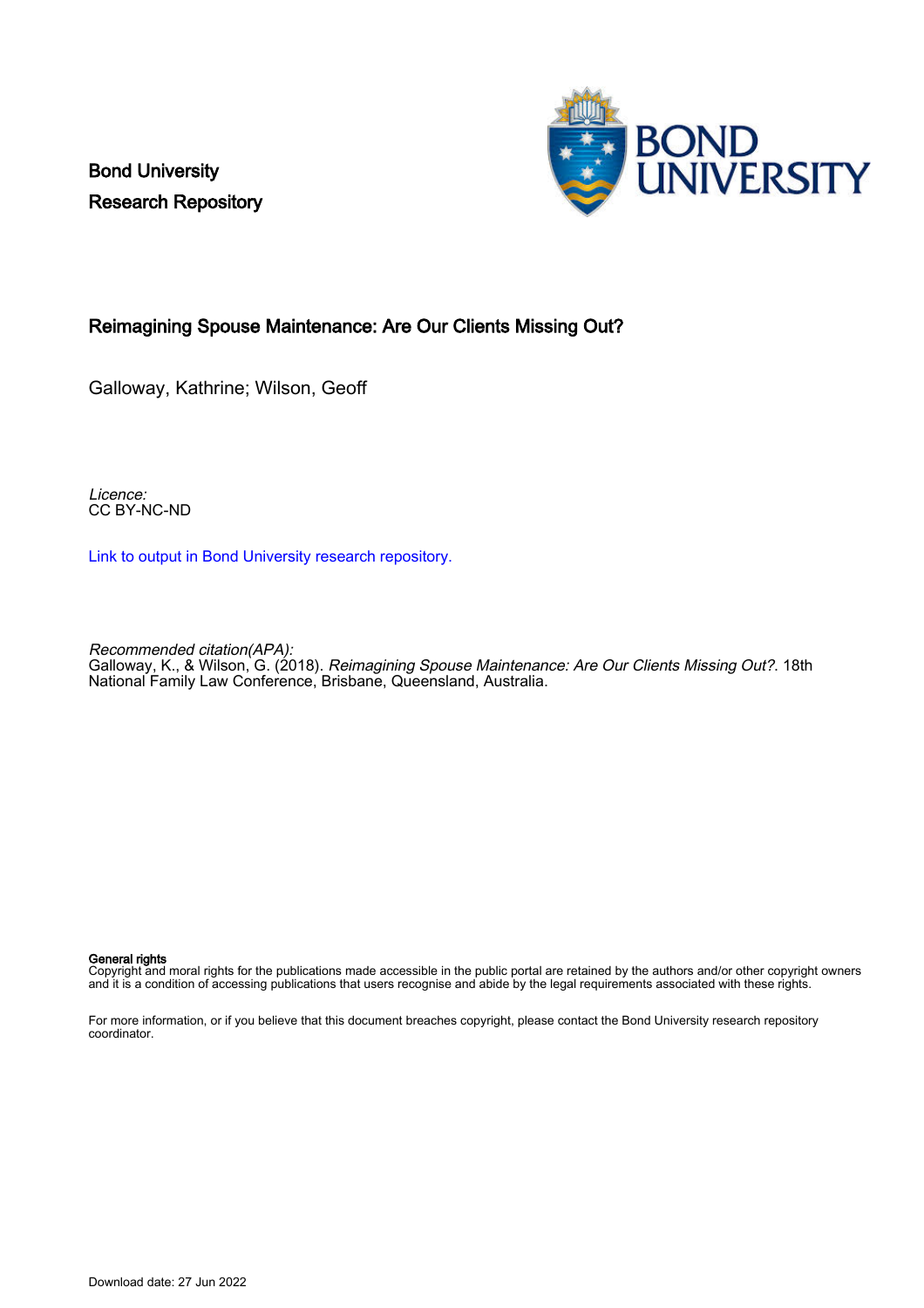#### **Reimagining Spouse Maintenance: Are Our Clients Missing Out?**

18th National Family Law Conference 2-5 October 2018 – Brisbane Convention and Exhibition Centre

#### I. INTRODUCTION

In 2017, the Turnbull government announced a comprehensive review of the *Family Law Act* in light of 'profound social changes and changes to the needs of families' and 'the importance of ensuring the Act meets the contemporary needs of families and individuals'.[1](#page-1-0) The terms of reference reiterated the 'desirability of finality in the resolution of family disputes<sup>'[2](#page-1-1)</sup>—in other words, endorsing the 'clean break' principle.<sup>[3](#page-1-2)</sup>

While the law commands that marriage is a union for life,<sup> $4$ </sup> the law also provides for no-fault divorce which recognises the need for parties to have the ability to move on with their lives as individuals, freed from the constraints of the union. The popular perception of marriage is a romantic or emotional union between two people. It is also described as a contract,<sup>[5](#page-1-4)</sup> implying freedom of association between two citizens. Others, however describe marriage as a contract between a couple and the state.<sup>[6](#page-1-5)</sup> The terms of the union are prescribed by the state, $<sup>7</sup>$  $<sup>7</sup>$  $<sup>7</sup>$  and the state is thus also implicated in the terms of the parties' disengagement.</sup>

There are policy reasons for the state's involvement, including the understanding of the nuclear family as the building block of society, and an economic institution. Certainly, the genesis of marriage at law lay in the desire to control property, through regulating women's relationships and thereby regularising the identity of children.[8](#page-1-7) In the contemporary Australian context family law has continued in this vein, having evolved as an economic policy lever.

Outside matters of custody, the broad premise of family law is the state redistribution of wealth within the nuclear family—where wealth comprises property and income. In Australia, redistribution occurs under the *Family Law Act 1975* (Cth) pursuant to s79 as to property, and ss72 and 75 in respect of spousal maintenance.<sup>[9](#page-1-8)</sup> Property orders are made where the Court 'is satisfied that, in all the circumstances, it is just and equitable to make the order.'[10](#page-1-9) By contrast, there are many legislated considerations to found an order for spousal maintenance<sup>[11](#page-1-10)</sup> although the Australian courts focus on three principles: the clean break, the parties' needs, and capacity to pay.[12](#page-1-11)

<span id="page-1-0"></span><sup>&</sup>lt;sup>1</sup> Hon George Brandis, 'Australian Law Reform Commission, Terms of Reference for the Review of the Family Law System' (27 September 2017) [<https://www.alrc.gov.au/inquiries/family-law-system/terms-reference>](https://www.alrc.gov.au/inquiries/family-law-system/terms-reference).<sup>2</sup> Ibid.

<span id="page-1-2"></span><span id="page-1-1"></span><sup>3</sup> Espoused in ss81, 90ST of the *Family Law Act 1975* (Cth).

<span id="page-1-3"></span><sup>&</sup>lt;sup>4</sup> Marriage Act 1961 (Cth), s5.<br><sup>5</sup> Susan Moller Okin, Justice, Gender, and the Family (Basic Books, 1989), 123–4.

<span id="page-1-5"></span><span id="page-1-4"></span><sup>&</sup>lt;sup>6</sup> Carol Smart, 'Marriage, Divorce and Women's Economic Dependency: A Discussion of the Politics of Private Maintenance' in Michael D A Freeman (ed), *The State, the Law and the Family: Critical Perspectives* (Sweet and Maxwell, 1984) 9, 17.

<span id="page-1-6"></span><sup>7</sup> Through, eg, the *Marriage Act 1961* (Cth) and the *Family Law Act 1975* (Cth).

<span id="page-1-7"></span><sup>8</sup> See, eg, Kate Galloway, 'Marriage and Equality: What's Love Got to Do with It?' (2015) 40(4) *Alternative Law Journal* 225.

<span id="page-1-8"></span><sup>9</sup> It occurs also under the *Child Support (Assessment) Act 1989* (Cth).

<span id="page-1-9"></span><sup>10</sup> *Family Law Act 1975* (Cth), s79(2).

<span id="page-1-10"></span> $11$  Ibid, s75.

<span id="page-1-11"></span><sup>12</sup> *Family Law Act 1975* (Cth), ss72, 81.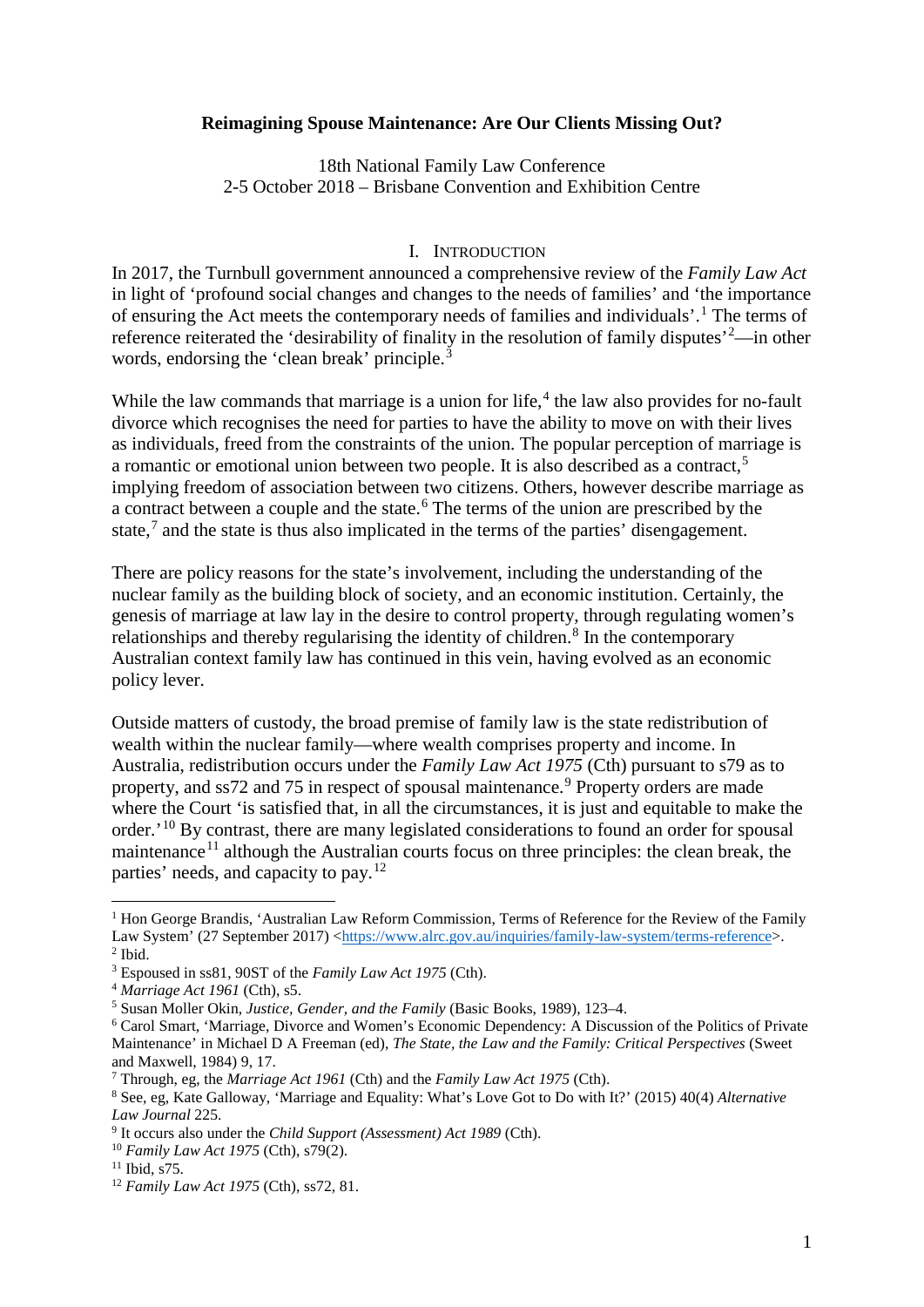The Family Court's role in wealth redistribution through property and maintenance orders reflects an ideological position of the desirability of individual self-sufficiency.[13](#page-2-0) The institution of family is the desired social and economic building block of society, but parties are expected to be able to fend for themselves outside the marriage. Releasing parties from marriage without fault is a major and important reform that gives voice to the parties' desire for individual identities, freed from marriage relations. However, the application of the *Family Law Act*, notably its maintenance provisions, fails to comprehend its role as an economic policy lever sitting within wider economic structures.

We suggest in this paper that it is imperative for family law, including in the application of spousal maintenance, to take account of the broader institutional structures that shape economic security. In particular, we are interested in the effects of these structures on the economic standing of women and how they contribute to the feminisation of poverty. We suggest that there is no clean break to the extent that women in particular are impoverished upon marriage breakdown. So long as women remain economically disadvantaged relative to men in society more broadly, family law, including spousal maintenance, has a role to play in supporting women's economic independence.

In posing the question 'are our clients missing out' we analyse the capacity of spousal maintenance in Australia to comprehend women's economic reality in aiming for a 'clean break'.

We paint a picture of the structures that affect women's access to financial resources including money management within the household, wage gaps, unpaid caring work, lack of access to paid parental leave, and less superannuation than men. Against this background, we observe the reluctance of the Australian courts to award spousal maintenance, and contrast the Australian experience with that in the UK.

In analysing the current environment, we suggest both a policy response, and a practitioner response—one that calls on family lawyers to reconsider the importance of spousal maintenance, and to incorporate it into our advice for clients as a vital plank in achieving a financially equitable exit from marriage.

## II. MARRIAGE AS AN ECONOMIC INSTITUTION

As we have foreshadowed, spousal maintenance plays a role in women's economic equality. It represents a court-mandated redistribution of financial resources between separated spouses. The role of spousal maintenance arises from the reality of the household—including marriage—an economic system.

While marriage breakdown is intensely emotional, the purpose of the law's intervention (outside custody) is economic. Understanding the foundation of economic exchange within a marriage can assist to understand what is at stake.

Historically, the husband's responsibility for intra-familial resource distribution was embodied in the doctrine of coverture. It reflected Biblical precepts of the husband or father's

<span id="page-2-0"></span> <sup>13</sup> In the UK context, see, eg, Helen Reece, *Divorcing Responsibly* (Hart, 2003).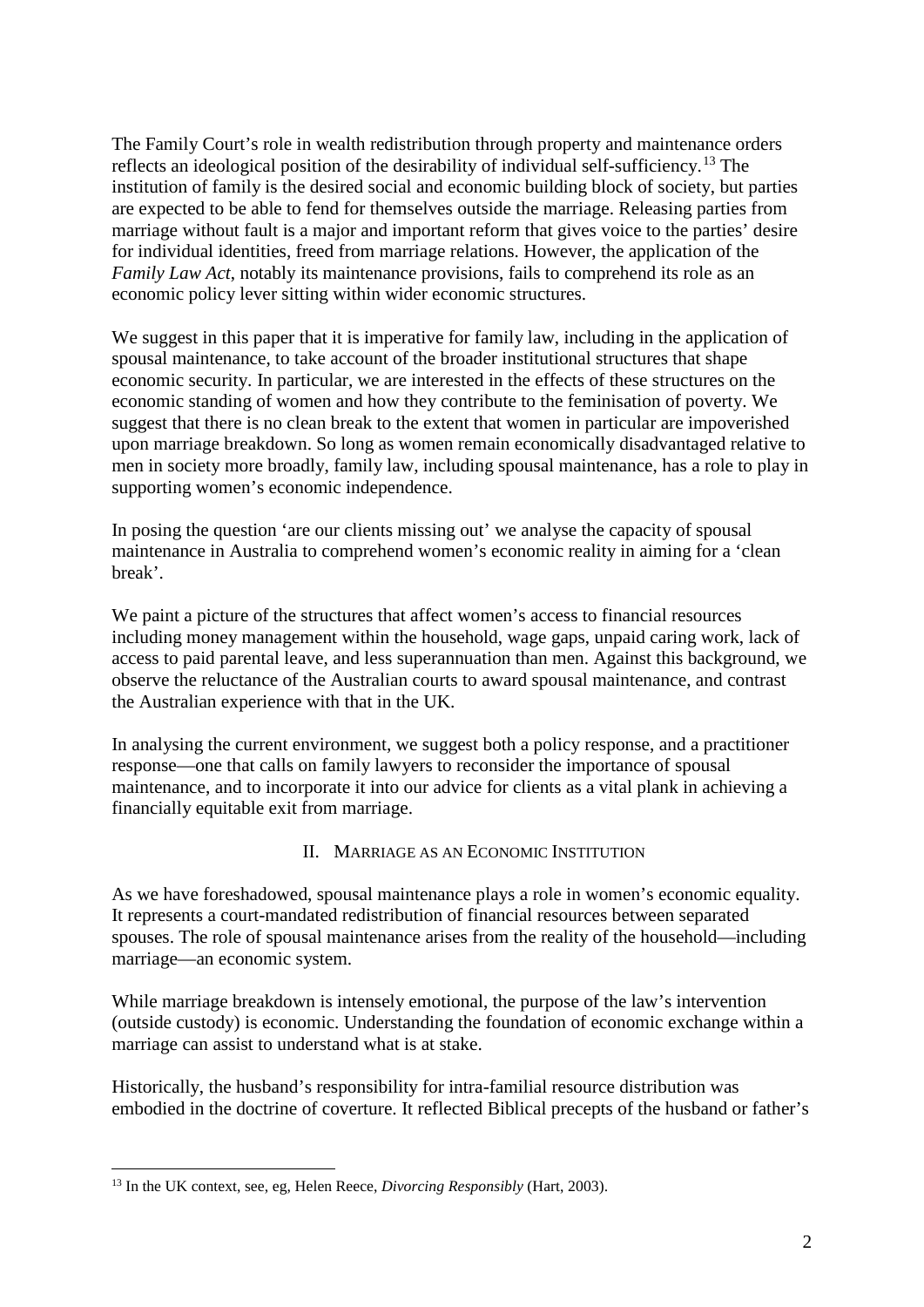moral duty to provide the necessaries of life.<sup>[14](#page-3-1)</sup> Although expressed as a duty, there was no enforceable right vested in women or children.

Perhaps reflecting this historical understanding of property—ie resources—in marriage, economists have tended to discount the inner workings of the household, including marriage, as an economic institution. Before the Industrial Revolution, the household was a centre of economic life where each member played a role. Industrialisation took both men and women outside the home to work and earn and broke up the traditional extended networks of kinship support as people flocked to the cities. Women had previously played an integral role in the household, and therefore the general, economy but in the newly nuclear family living in the city, work outside the home became difficult once women became mothers. At this point, women either needed to take work in (piece work) or become financially reliant on their breadwinner husband.

Such reliance presupposes a redistribution of resources within a family from the breadwinner to his wife and children. From the perspective of the state, however, and an economic system that focuses on market forces, the family—or household—is an integrated whole whose inner distribution is not relevant. The early *Harvester Case*<sup>[15](#page-3-2)</sup> came up with the living wage, calculated on the basis of the needs of a married family man: a 'fair and reasonable' wage for an unskilled male worker required a living wage that was sufficient for a 'human being in a civilised community' to support a wife and three children in 'frugal comfort'.[16](#page-3-3)

In Australia, the *Harvester Case* institutionalised the role of married women as dependents. The consequences continue, in lower wages associated particularly with feminised work, and internalised assumptions of gendered roles in the family—particularly related to the care of children and consequently paid work outside the family.<sup>[17](#page-3-4)</sup>

<span id="page-3-0"></span>In the 1980s economist Gary Becker put forward an economic theory of the family for the first time.<sup>[18](#page-3-5)</sup> Now looking a little dated in terms of gender stereotypes, Becker explains in economic terms the specialised roles of men and women within the family. He explains that the family is more than a unitary economic entity, although Becker's family is traditional, and is headed by an altruistic male. [19](#page-3-6)

On this original account of the internal economics of the family, men earn higher wages and so it is 'rational' that women stay home caring for children while men enter paid employment and build their careers outside the home. The 'rationality' of the higher income earner continuing their (his) career is a frequent motif throughout marriages, justifying the lower income earner (the wife) staying at home with children.<sup>[20](#page-3-7)</sup> Although rational choice does not provide a full picture of spousal relations—which involve internalized gender norms and often power imbalances—Becker's contribution is to show a connection between labour specialisation, and the household as a complex system of economic exchanges.

 <sup>14</sup> William Blackstone, *Commentaries on the Laws of England* (1765–1769), Book 1, Chapter 15, III.

<span id="page-3-2"></span><span id="page-3-1"></span><sup>15</sup> *Ex Parte H V McKay* (1907) 2 CAR 1.

<span id="page-3-3"></span><sup>16</sup> Ibid 3–4.

<span id="page-3-4"></span><sup>17</sup> See, eg, Petra Bueskens, *Modern Motherhood and Women's Dual Identities: Rewriting the Sexual Contract* (Routledge, 2018).

<span id="page-3-5"></span><sup>18</sup> Gary S Becker, *A Treatise on the Family* (Harvard University Press, 1981).

<span id="page-3-6"></span><sup>19</sup> Ibid 192. For a critique, see Carole Pateman, *The Sexual Contract* (Polity Press, 1988), 129.

<span id="page-3-7"></span><sup>20</sup> See, eg, Bueskens, above n [17.](#page-3-0)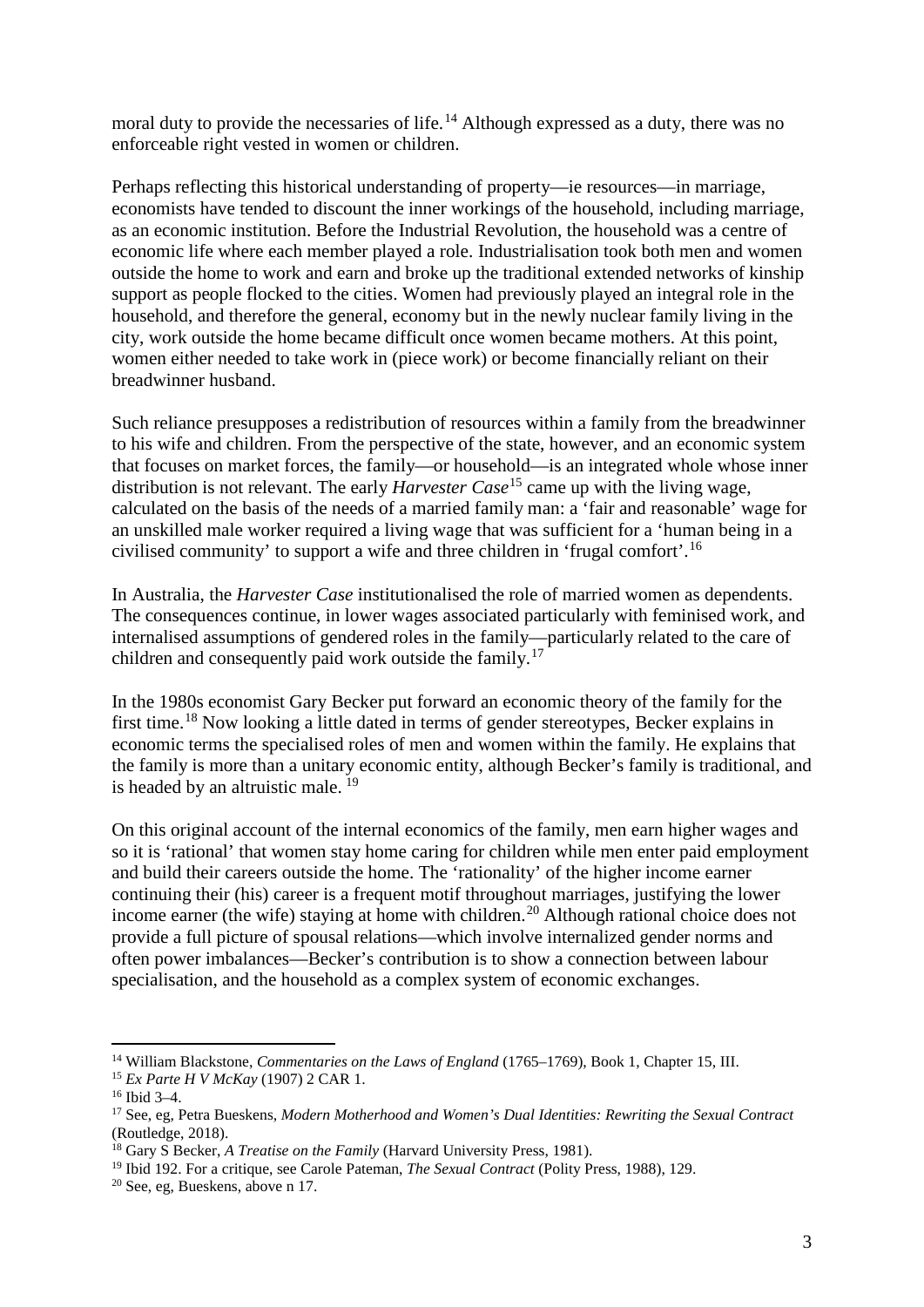In the traditional version of the family, as illustrated in the *Harvester Case* and on Becker's account, it is assumed that a breadwinner husband, as head of the family, is responsible for distributing economic resources within the family. Submissions to the Court in the *Harvester Case* included housekeeping as part of the family budget—an amount afforded to the wife for weekly household expenses. But the role of the altruistic or benevolent male breadwinner remains a deeply embedded institutional norm.[21](#page-4-0) Indeed, for some it is axiomatic that the husband's role is that of provider for a dependent wife.<sup>[22](#page-4-1)</sup> Whether implicit or explicit, and despite the significant reforms wrought by the *Family Law Act*, the 'fundamental structure of marriage and family…is premised on women's economic dependency on men.<sup>[23](#page-4-2)</sup>

Contemporary marriages are, of course, now marked by women's dramatically increased workforce participation. A combination of social shifts accompanying second wave feminism, the *Sex Discrimination Act 1984* (Cth), women's increased educational opportunity and achievement, maternity leave, and greater access to childcare have created conditions conducive to women's work outside the home.

Yet there is ample evidence of ongoing differences between the experiences of husbands and wives in workforce participation and financial standing.<sup>[24](#page-4-3)</sup> In particular, and despite commitment to equality within the relationship, couples experience a significant change in their financial standing including through workforce participation, following the birth of a child. It is women who tend to bear the burden, with increased unpaid labour within the home even where they work full time, and lower participation rates in full time paid work. The consequences include lower superannuation balances.[25](#page-4-4) It should be remembered that superannuation is formulated on the assumption of a lifetime of fulltime work. Relative to men, women have a greatly-interrupted work life, higher rates of part time or casual work, and are generally lower-paid.

For these reasons, as Pahl observies, 'it is misleading to see the household as a single unit whose members are in the same structural position.<sup> $26$ </sup> In other words, the majority of married women continue to be dependent on a breadwinner husband. Resources—time, labour, and finances—will be distributed within the household according to its own norms. Sociological research identifies different 'modes' of money management and control within couples. But it also confirms that labour specialisation and money management in intimate relationships tends to be gendered.<sup>[27](#page-4-6)</sup>

<span id="page-4-0"></span> <sup>21</sup> See, eg, Susan Moller Okin, *Justice, Gender, and the Family* (Basic Books, 1989); Jean Bethke Elshtain (ed), *The Family in Political Thought* (University of Massachusetts Press, 1982).

<span id="page-4-1"></span><sup>22</sup> David Blankenhorn, Don S Browning and Mary Stewart Vanleeuwen, *Does Christianity Teach Male Headship? The Equal-Regard Marriage and Its Critics* (Wm B Eerdmans Publishing Co, 2004).

<span id="page-4-2"></span><sup>&</sup>lt;sup>23</sup> Carol Smart, 'Marriage, Divorce and Women's Economic Dependency: A Discussion of the Politics of Private Maintenance' in Michael D A Freeman (ed), *The State, the Law and the Family: Critical Perspectives* (Sweet and Maxwell, 1984) 9, 11; Martha Albertson Fineman, *The Autonomy Myth: A Theory of Dependency* (The New Press, 2004).

<span id="page-4-3"></span> $24$  Summarised, for example, in Bueskens, above [n 17.](#page-3-0)

<span id="page-4-4"></span><sup>25</sup> Association of Superannuation Funds Australia, *Women's Economic Security in Retirement* (May 2018) [<https://www.superannuation.asn.au/ArticleDocuments/359/1805-](https://www.superannuation.asn.au/ArticleDocuments/359/1805-Women_Security_Retirement.pdf.aspx?Embed=Y)<br>Women Security Retirement.pdf.aspx?Embed=Y>.

<span id="page-4-5"></span><sup>&</sup>lt;sup>26</sup> Jan Pahl, 'The Allocation of Money within the Household' in Michael D A Freeman (ed), *State, Law and the Family: Critical Perspectives* (Sweet & Maxwell, 1984) 36, 47.

<span id="page-4-6"></span><sup>&</sup>lt;sup>27</sup> Susan Gabrielle Meagher, 'Persistent Inequalities: The Distribution of Money, Time and Care' in S K Schroeder and L Chester (eds), *Challenging the Orthodoxy* (Springer, 2014) 79; Himmelweit et al, 'Sharing of Resources within the Family and the Economics of Household Decision Making' (2013) 75(3) *Journal of Marriage and Family* 625.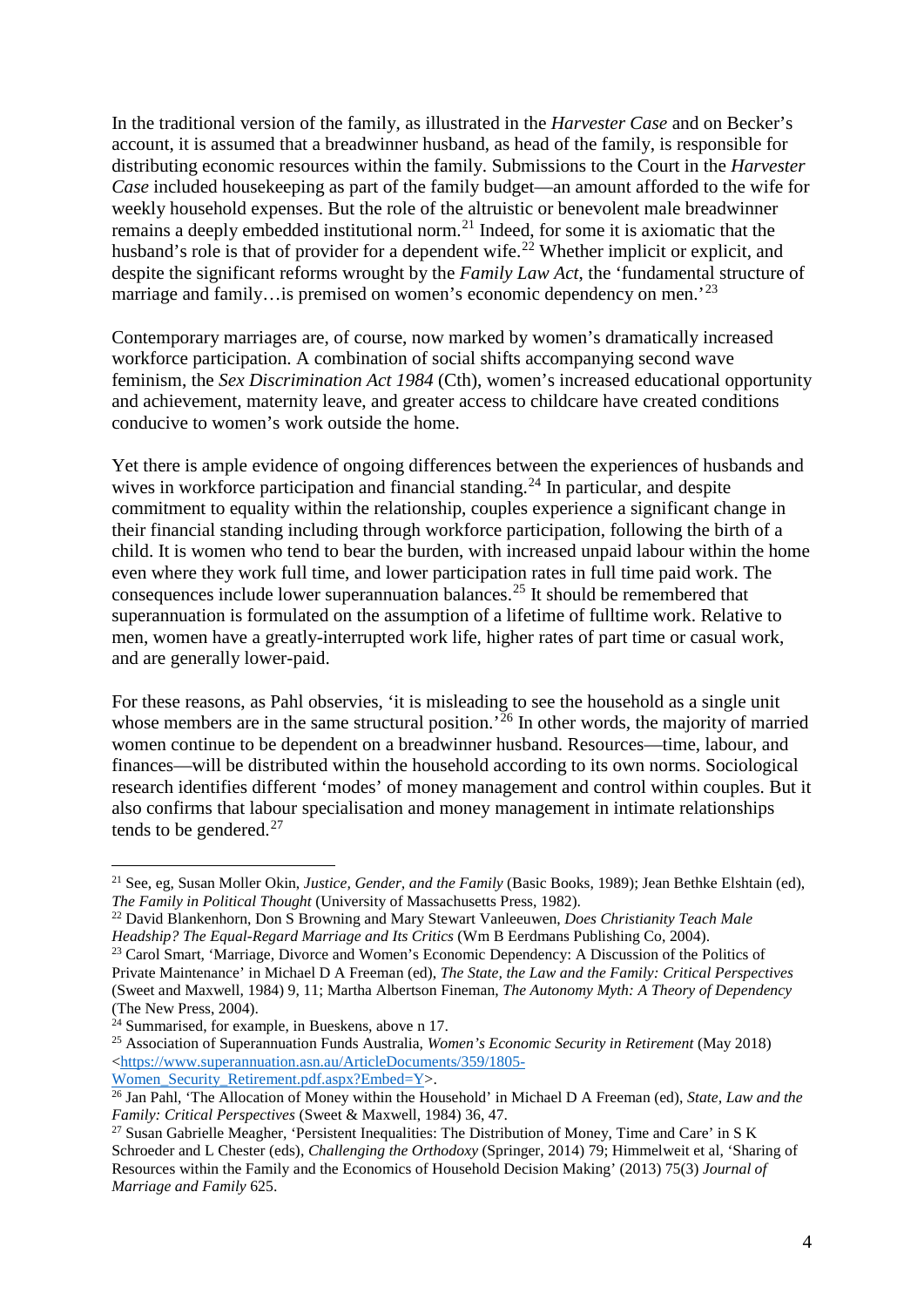Marriage is thus an economic institution: a tool for the distribution of resources. It works together with the labour market in providing financially for women. The state is similarly involved, through social security mechanisms but also through family law. Importantly, and the point to be made here, is that spousal maintenance functions within this social context. However, where a marriage might be constituted by the couple's identities as part of a 'virtuous' community, upon separation they become individuals marked by and through their property[28](#page-5-0) and by extension, their financial capability.

Couples are likely to enjoy a community of trust, 'cherish[ing] the idea that individual income pertains to the unit: "our money".'[29](#page-5-1) By contrast, family law pits the parties against each other, requiring each to make a claim against formerly common financial resources. The parties must alter their perception of the common good to make way for their individual interests into the future. Their position is informed also by the economic structures outside the relationship: the labour market, the state through social security, the housing market (whether rental or ownership); by social norms, and by social support structures (including extended family and childcare).

We suggest then, that spousal maintenance must take its place as a vital economic tool in bridging the parties' shift from marriage as an institution of resource distribution, to individuals functioning within broader (public) economic structures. We question, however, the role of the courts in determining spousal maintenance in meeting this goal.

# III. SPOUSAL MAINTENANCE: THE COURTS' APPROACH

Spousal maintenance remains a feature of family law in both Australia, and in England and Wales. This part provides an overview of the principles of spousal maintenance in both jurisdictions, and its interplay with property distribution.

# *A. Principles of Spousal Maintenance: Australia*

In Australia, spousal maintenance is, apparently, 'rare, minimal, and brief'.<sup>[30](#page-5-2)</sup> It remains, however, a 'lever' in the *Family Law Act* for the redistribution of economic resources within a marriage or following separation, together with property,  $31$  child support,  $32$  and any financial agreements.<sup>[33](#page-5-5)</sup> The question we grapple with here is whether this 'lever' is sufficiently deployed to serve clients' best interests.

A party to a marriage is liable to maintain the other where they are reasonably able to do so, and where the other is unable to support themselves adequately because of caring responsibilities for the couple's child, because of their age, incapacity or employment, or for any other reason.<sup>[34](#page-5-6)</sup> These can be summarized under two heads, namely as the need for

<span id="page-5-0"></span><sup>&</sup>lt;sup>28</sup> Ruth Deech, 'Matrimonial Property and Divorce: A Century of Progress?' in Michael D A Freeman (ed), *State, Law and the Family: Critical Perspectives* (Sweet & Maxwell, 1984) 245.

<span id="page-5-1"></span><sup>29</sup> Jan Pahl, 'The Allocation of Money within the Household' in Michael D A Freeman (ed), *State, Law and the Family: Critical Perspectives* (Sweet & Maxwell, 1984) 36.

<span id="page-5-2"></span><sup>&</sup>lt;sup>30</sup> Juliet Behrens and Bruce Smyth, 'Spousal Support in Australia: A Study of Incidence and Attitudes' (Working Paper No 16, Australian Institute of Family Studies, February 1999), vii.

<span id="page-5-3"></span><sup>31</sup> *Family Law Act 1975* (Cth), s79.

<span id="page-5-4"></span><sup>32</sup> *Child Support (Assessment) Act 1989* (Cth).

<span id="page-5-5"></span><sup>33</sup> *Family Law Act 1975* (Cth), Part VIIIA.

<span id="page-5-6"></span><sup>34</sup> *Family Law Act 1975* (Cth), s72(1) (for marriages) and s90SF(1) (for de facto relationships). Affirmed in *Hall and Hall* [2016] HCA 23, [3]-[5].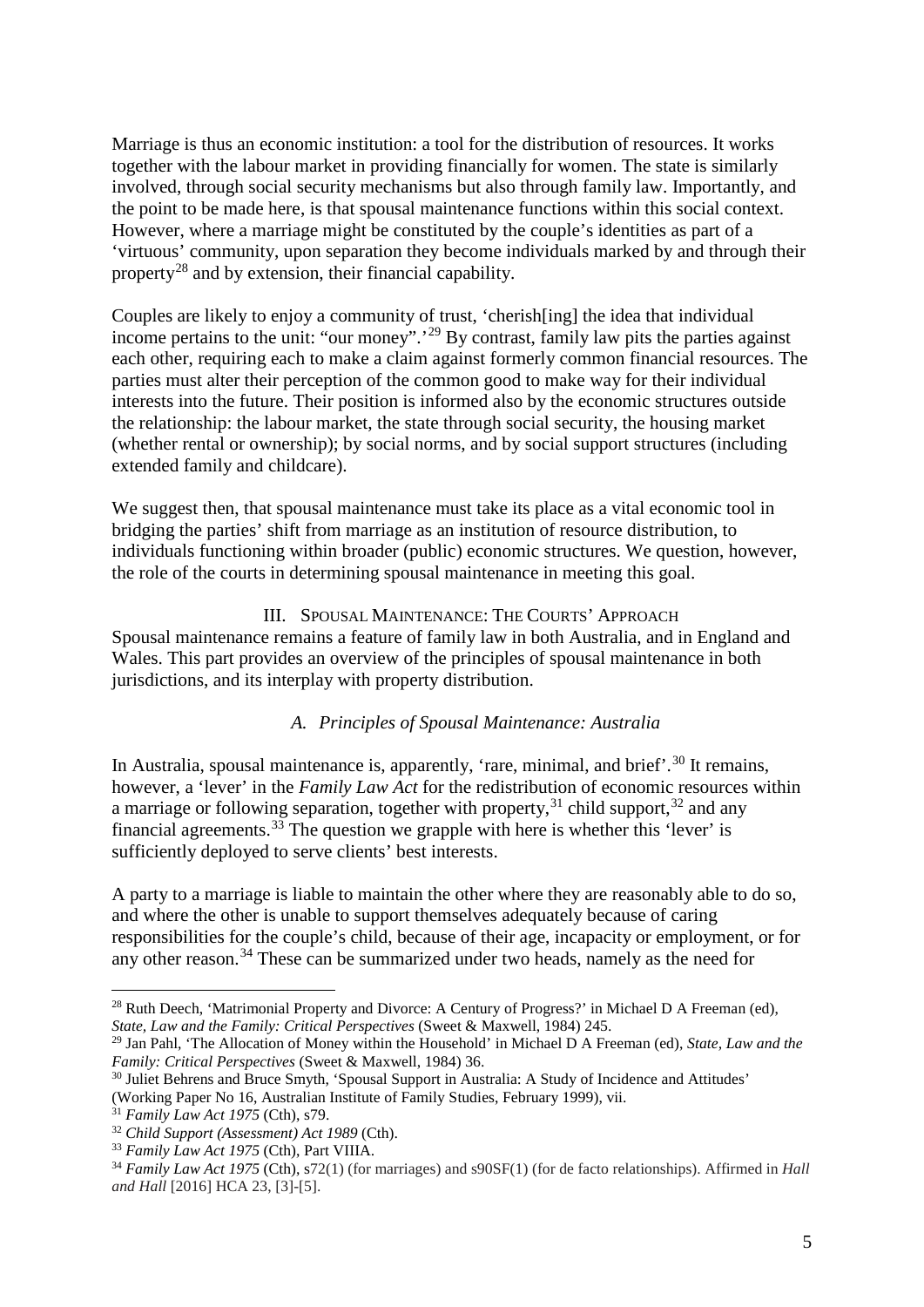maintenance, and the capacity to pay. Without satisfying these two requirements, there will be no liability for maintenance.<sup>[35](#page-6-0)</sup>

The Court is empowered, under s74 of the *Family Law Act*, to make such maintenance order that it thinks proper. There is, further, the overarching consideration of the need for a 'clean break', manifested in the court's duty to finally determine the parties' financial relationship.<sup>[36](#page-6-1)</sup> The nature of the order, its quantum and duration do not adhere to any fixed formula in the Australian context. Rather, the threshold of entitlement to maintenance and how it manifests, is determined with reference exclusively to those matters listed in s75(2).

The 20 factors enumerated in s75(2) are designed to elicit the parties' need for maintenance, and their capacity to pay. They are predominantly financial, including the capacity for paid employment, but recognize also unpaid caring responsibilities for dependents, and the contribution a party has made to the earning capacity of the other.<sup>[37](#page-6-2)</sup>

<span id="page-6-7"></span>*1. Need*

The liability for maintenance is established according to the applicant's need for 'adequate support', reflected in s72(1): a party will be liable for the maintenance of their spouse if the other party is 'unable to support themselves adequately'. Fehlberg points out that 'the threshold question regarding the applicant's financial position is not "need", but whether she can support herself "adequately"<sup>[38](#page-6-3)</sup> To reframe this observation however, it is the adequacy of support that determines an underlying question of need.[39](#page-6-4)

'Need is a relative concept'[40](#page-6-5) and what amounts to adequate support has been well-traversed by the courts. As indicated by the range of relevant factors in s75(2), there is no set standard, or formula, for determining spousal maintenance. Nor is adequacy determined according merely to a subsistence level of maintenance—which without more may otherwise have satisfied a question of 'need'.

Thus, the question whether the applicant can support herself 'adequately' is not to be determined by reference to any fixed or absolute standard but having regard to the matters referred to in s 75(2) and more specifically the paragraphs of that subsection identified above. Nor is that question to be determined upon a 'subsistence' level...<sup>[41](#page-6-6)</sup>

The overarching principle in determining what is adequate, is reasonableness in the circumstances:

[T]he husband is liable to maintain the wife only to the extent that she is incapable of supporting herself adequately, and again 'adequately' imports a standard of living which is reasonable in the circumstances, including the circumstance that the parties are no longer

<span id="page-6-0"></span> <sup>35</sup> *Budding v Budding* [2009] FamCAFC 165, [281].

<span id="page-6-1"></span><sup>36</sup> Encapsulated in s81, *Family Law Act 1975* (Cth).

<span id="page-6-2"></span><sup>37</sup> Section 75(2)(j), *Family Law Act 1975* (Cth).

<span id="page-6-3"></span><sup>38</sup> Belinda Fehlberg, 'Spousal Maintenance in Australia' (2004) 18 *International Journal of Law, Policy and the Family* 1, 13.

<span id="page-6-4"></span><sup>39</sup> See reference to 'need' for example, in *In Marriage of Gamble* (1978) 32 FLR 198, 202, 211, cited in *In Marriage of Bevan* (1993) 120 FLR 283, 290; *In Marriage of Wilson* (1989) 96 FLR 316, 329. <sup>40</sup> *In Marriage of Wilson* (1989) FLR 316, 321.

<span id="page-6-6"></span><span id="page-6-5"></span><sup>41</sup> *In Marriage of Mitchell* (1995) 120 FLR 292, 308. See also *Budding*, [42]; *In Marriage of Bevan* (1993) 120 FLR 283, 289.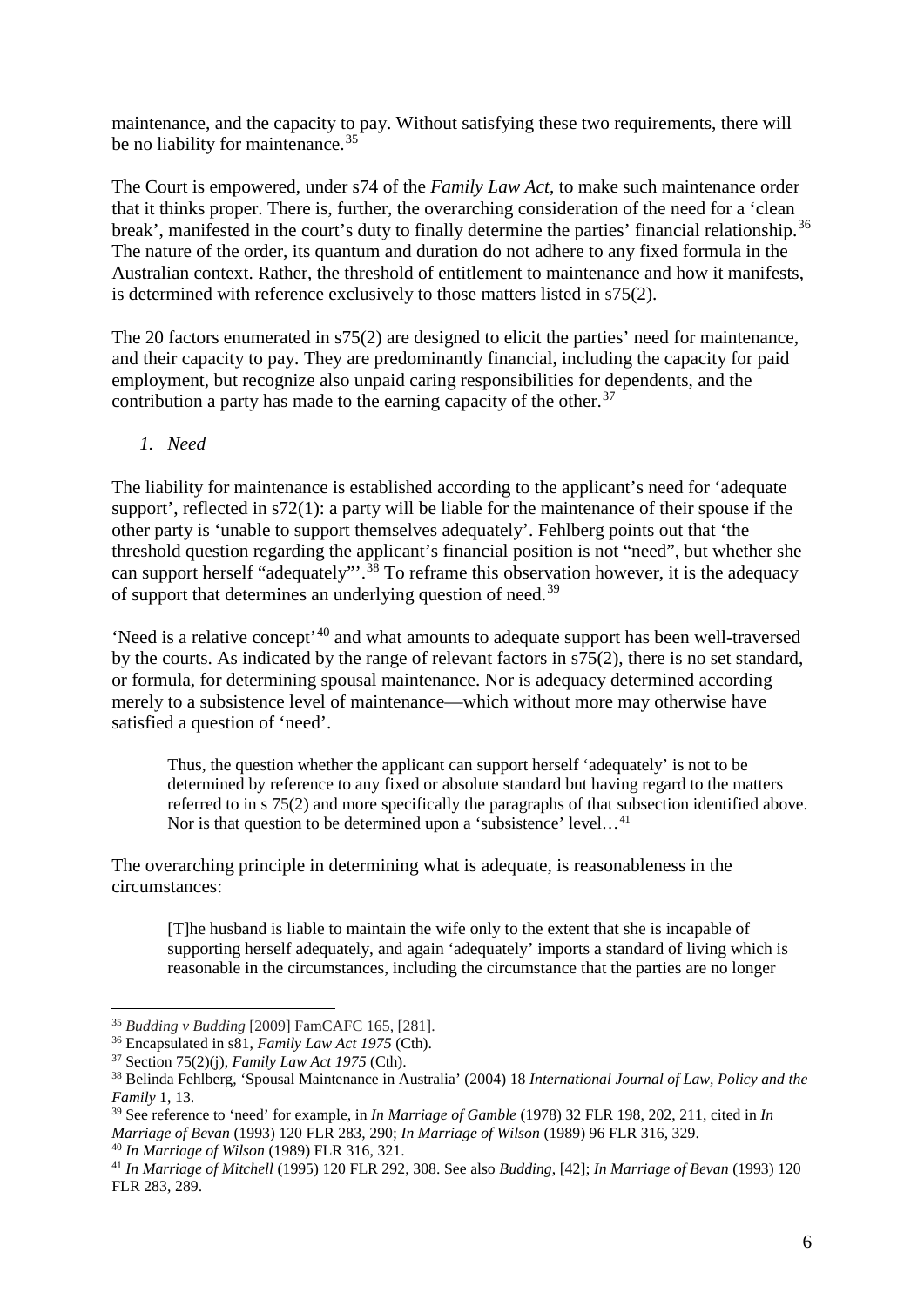husband and wife and that the assets and resources which were formerly available to them both in common have now been divided between them.<sup>[42](#page-7-0)</sup>

The parties' standard of living leading up to separation is relevant, but there is 'no fettering principle that the pre-separation standard of living must automatically be awarded where the respondent's means permit.'[43](#page-7-1)

A standard of living that in all circumstances is reasonable for the party claiming maintenance is not necessarily the same standard as that enjoyed by the party who is ordered to pay maintenance. Normally, as in this case, the party who is ordered to pay maintenance is the party who generates the means and income out of which the maintenance is to be paid. Similarly, the standard of living that in all circumstances is reasonable for the wife in this case, is not necessarily the same standard as that enjoyed during cohabitation.<sup>44</sup>

However, where the respondent is able to provide for the applicant at a pre-separation level, 'it may be proper to make an order which broadly achieves that result'.<sup>[45](#page-7-3)</sup> This does not mean, however, that there is no *upper* limit of 'adequacy':

the measure of need is a variable factor which must take into account a variety of circumstances not the least of which is the appropriate standard of living of the parties. Where the capacity of the husband is such that he is able to provide maintenance for the wife at a level that enables both of them to continue to enjoy a standard of living equivalent to that which they enjoyed for some time prior to the separation or which enables the wife to enjoy a standard of living which may be higher than the average in the community it may be proper to make an order which broadly achieves that result.<sup>[46](#page-7-4)</sup>

In determining a party's adequacy of support both as to liability for maintenance and as to its quantum, there is no guiding principle as to the relative weight of the s75(2) factors, leading one commentator to describe Australian spousal maintenance jurisprudence as 'incoherent' ie:

more than vague or unpredictable in result: it refers to the fact that the Act directs the court to have regard to a bundle of often inconsistent factors and policies, and gives no basis for preferring some over others… Incoherence is regrettable, however, since it is likely to produce confusion, lack of predictability, and capricious variations among different judges and different registries of the court. The apparent arbitrariness associated with maintenance awards may make it difficult for litigants to perceive the results of cases as just. Further, it may inhibit the making of fair settlements of cases.<sup>[47](#page-7-5)</sup>

Despite the apparent lack of guidance, the s75(2) factors inherently draw attention to consideration of the applicant's capacity for self-sufficiency. [48](#page-7-6) This necessarily involves weighing up the applicant's capacity for paid employment—or training to enhance employability—with their caring responsibilities as enumerated in s75(2). The requirement of

<span id="page-7-0"></span> <sup>42</sup> *In Marriage of Nutting* [1978] FLC 77,094, affirmed in *In Marriage of Bevan* (1993) 120 FLR 283, 289–90. This reflects the requirement in s75(2)(g) of the *Family Law Act 1975* (Cth) to consider 'a standard of living that in all the circumstances is reasonable'.

<span id="page-7-1"></span><sup>43</sup> *In Marriage of Bevan* (1993) 120 FLR 283, 290.

<span id="page-7-2"></span><sup>44</sup> *In Marriage of Wilson* (1989) 96 FLR 316, 320

<span id="page-7-3"></span><sup>45</sup> *In Marriage of Gamble* (1978) 32 FLR 198, 202.

<span id="page-7-4"></span><sup>46</sup> Ibid.

<span id="page-7-5"></span><sup>47</sup> Richard Chisholm, 'Spousal Maintenance', paper delivered at the 5th National Family Law Conference, 1992, Perth, Australia.

<span id="page-7-6"></span><sup>48</sup> *In the Marriage of Astbury* (1978) 34 FLR 173, 178.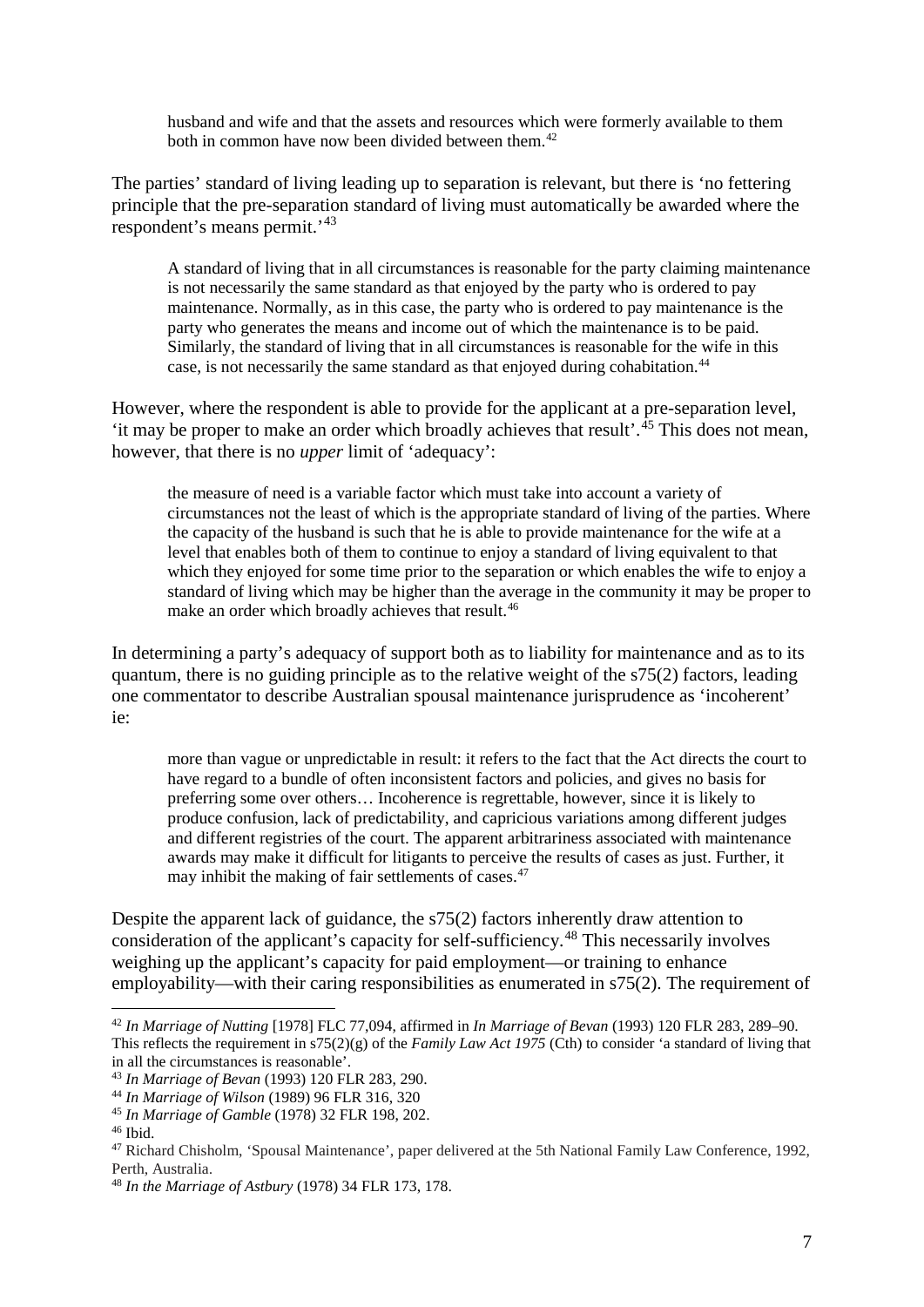self-sufficiency is highlighted through the finding of an obligation on the recipient of spousal maintenance to mitigate their need for maintenance. A party can achieve this, for example, by making reasonable attempts to earn an income.<sup>[49](#page-8-0)</sup>

Recognising the experience of women's interrupted careers in particular, the court will take account of 'wider social circumstances' and the employment market in considering the applicant's adequacy of support ie their self-sufficiency.

A wife's ability to support herself adequately depends in part on a number of external factors. The generally depressed level of wages paid to women, their lower level of training in workforce skills and their relatively high unemployment level may need to be considered. In some situations it might be appropriate for a party to seek to improve his or her skills or to acquire further qualifications and to ask for maintenance as an interim measure.

Even in a case where it is thought appropriate for a party to seek employment rather than to rely upon maintenance from the other party this may not conclude the matter if it proves impossible to get a job. Women without skills and with no recent work experience competing in a tight job market may not be able to secure any job at all. The court may need to consider whether the party in question has made genuine efforts to seek work. The fact that a person is in receipt of unemployment benefits would go some way to establishing that he or she is seeking employment.<sup>[50](#page-8-1)</sup>

While future needs—and the capacity for self-sufficiency—is the focus of the s75(2) factors, the court may also consider past contributions to the 'income, earning capacity, property, and financial resources' of the other party.<sup>[51](#page-8-2)</sup> However, in all circumstances maintenance will only be available if the threshold of need for 'adequate support' is met: 'if it is demonstrated that a party can support herself adequately, then it is difficult to see when any of the considerations under s75 (2) become relevant considerations.'[52](#page-8-3)

Unlike the rehabilitative focus of so many of the other factors, this provision sounds more in compensation.[53](#page-8-4) However as the court pointed out in *In Marriage of Rowan*:

To say that because she has contributed her moneys during the marriage to the household expenses and therefore is entitled to receive something at the end of the marriage is a proposition I cannot agree with. This is tantamount to seeking a reimbursement for moneys expended during the marriage and if this were a valid or relevant consideration it should apply to both parties. Where parties marry and each has a separate income and these incomes are disbursed in the ordinary expenses of a marriage, and cannot be traced into any identifiable property, it is in my view quite contrary to the concept of the marriage relationship and to the principles in the Family Law Act to permit afterwards an accounting of moneys spent by each towards the normal expenses attendant on a marriage and to enable either party thereafter to seek a reimbursement of the moneys so spent.<sup>[54](#page-8-5)</sup>

<span id="page-8-0"></span> <sup>49</sup> See, eg, *In the Marriage of Astbury* (1978) 34 FLR 173; *In Marriage of Taguchi* (1987) FLC ¶91- 836.

<span id="page-8-1"></span><sup>50</sup> *In the Marriage of Astbury* (1978) 34 FLR 173, 178.

<span id="page-8-2"></span><sup>51</sup> *Family Law Act 1975* (Cth), s75(2)(j).

<span id="page-8-3"></span><sup>52</sup> *In Marriage of Rowan* (1977) 30 FLR 353, 367.

<span id="page-8-4"></span><sup>53</sup> See discussion in Fehlberg, above n [38.](#page-6-7)

<span id="page-8-5"></span><sup>54</sup> *In Marriage of Rowan* (1977) 30 FLR 353, 367.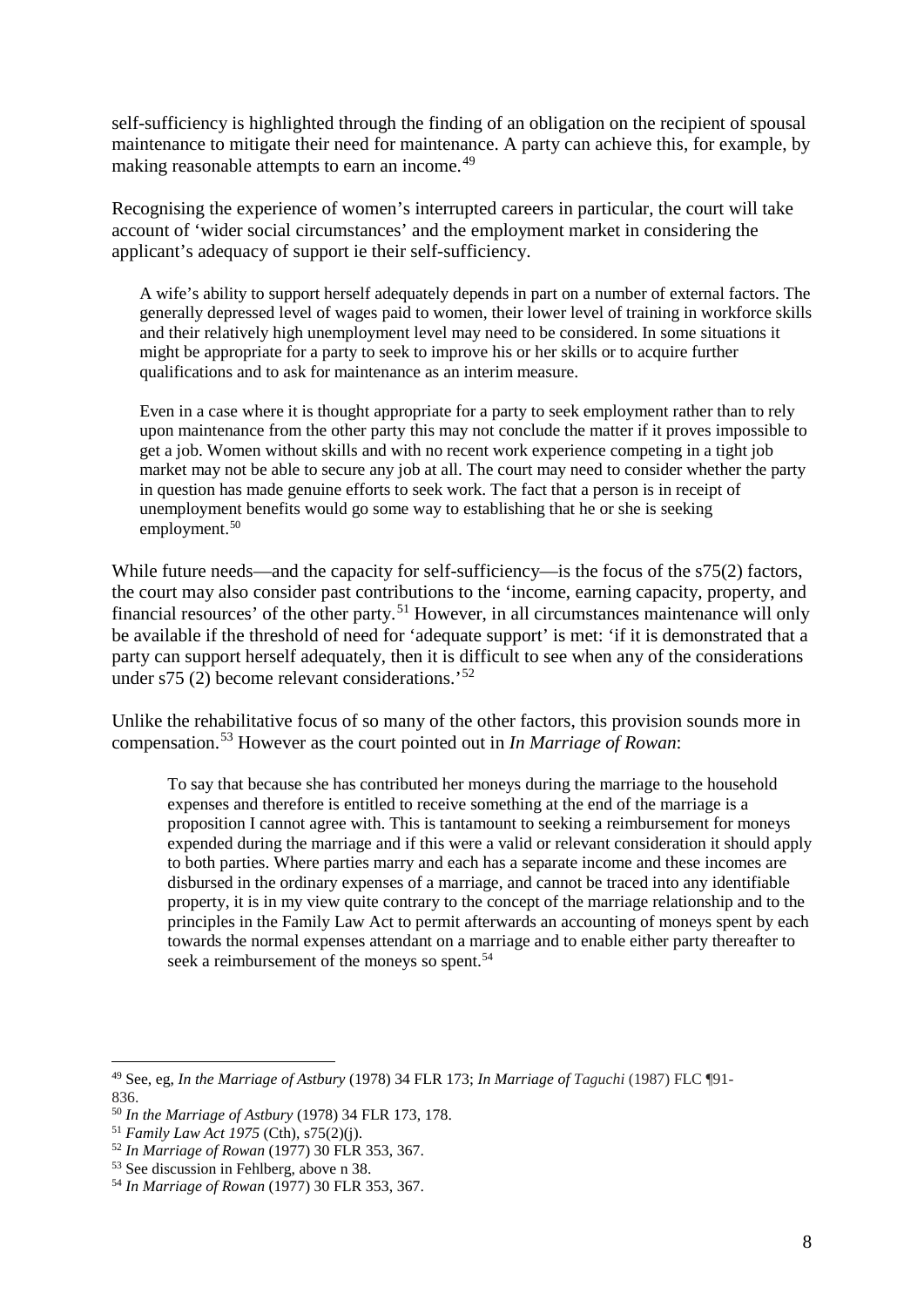Generally, the past contribution provision is assumed to encompass only financial contributions, although in *In Marriage of Hope,[55](#page-9-0)* the court accepted contribution in kind. Of note also, the framing of contributions as a consideration for spousal maintenance differs from that relevant to distribution of property.[56](#page-9-1)

## *2. Capacity to Pay*

In addition to 'need' (or more precisely, the lack of adequate support) the court will award spousal maintenance only where the respondent has the capacity to pay. In determining capacity to pay, the court considers not only the party's income but also their property, financial resources and earning capacity. The weighing of these factors is therefore similar to establishing the adequacy of the applicant's support, through consideration also of the s75(2) factors.

[P]rovisions … in s 75(2) … constitute a direction to compare the financial circumstances, needs and obligations of each party. This means…that the court must balance the reasonable needs of the spouse seeking maintenance as against the reasonable needs of the spouse against whom the claim is made. If one spouse is living in relative poverty, it is not open to the other spouse to point to his or her need to maintain a luxurious lifestyle as an excuse.<sup>57</sup>

Where the respondent holds capital assets, an order may be made on the basis that the party might borrow against those assets.<sup>[58](#page-9-3)</sup>

## *3. Interplay With Property Claims*

In determining both the need for and capacity to pay spousal maintenance—two sides of the same coin—the court will consider the making of orders concerning property. Section 75(2) specifically requires consideration of any property order made under s79 of the *Family Law*  Act 1975 (Cth).<sup>[59](#page-9-4)</sup> Therefore, in addition to considering each party's income and earning capacity, the court weighs up their property and resources. Indeed, maintenance and property are closely related in a number of ways.

In terms of ascertaining 'adequate support', on the one hand despite having property a party may not be able to support themselves adequately. Fehlberg points out therefore, that maintenance will therefore not necessarily be out of the question.<sup>[60](#page-9-5)</sup> In *Mitchell*, for example, the Court considered the wife's limited earning capacity, the way in which the proceeds of the property order would need to be disbursed as a consequence, and the husband's standard of living and financial circumstances. On balance, the Court found that that the property order would not disqualify her from an order for maintenance.<sup>[61](#page-9-6)</sup>

On the other hand, even where a party may demonstrate a lack of adequate support due to a lack of income, they may have sufficient property to support themselves adequately and therefore not succeed in a claim for maintenance. As with other factors, an order will be made based on the facts of the case and what is reasonable in all the circumstances.

<span id="page-9-0"></span> <sup>55</sup> [1977] FLC 90-294.

<span id="page-9-1"></span><sup>56</sup> Under *Family Law Act 1975* (Cth), s79. See, eg, *In Marriage of Rowan* (1977) 30 FLR 353.

<span id="page-9-2"></span><sup>57</sup> *In Marriage of Tyson* (1993) 113 FLR 356, 366.

<span id="page-9-3"></span><sup>58</sup> *Maroney* [2009] FamCAFC45.

<span id="page-9-4"></span><sup>59</sup> *Family Law Act 1975* (Cth), s75(2)(n).

<span id="page-9-5"></span><sup>60</sup> Fehlberg, above n [38.](#page-6-7)

<span id="page-9-6"></span><sup>61</sup> *In Marriage of Mitchell* (1995) 120 FLR 292, 308.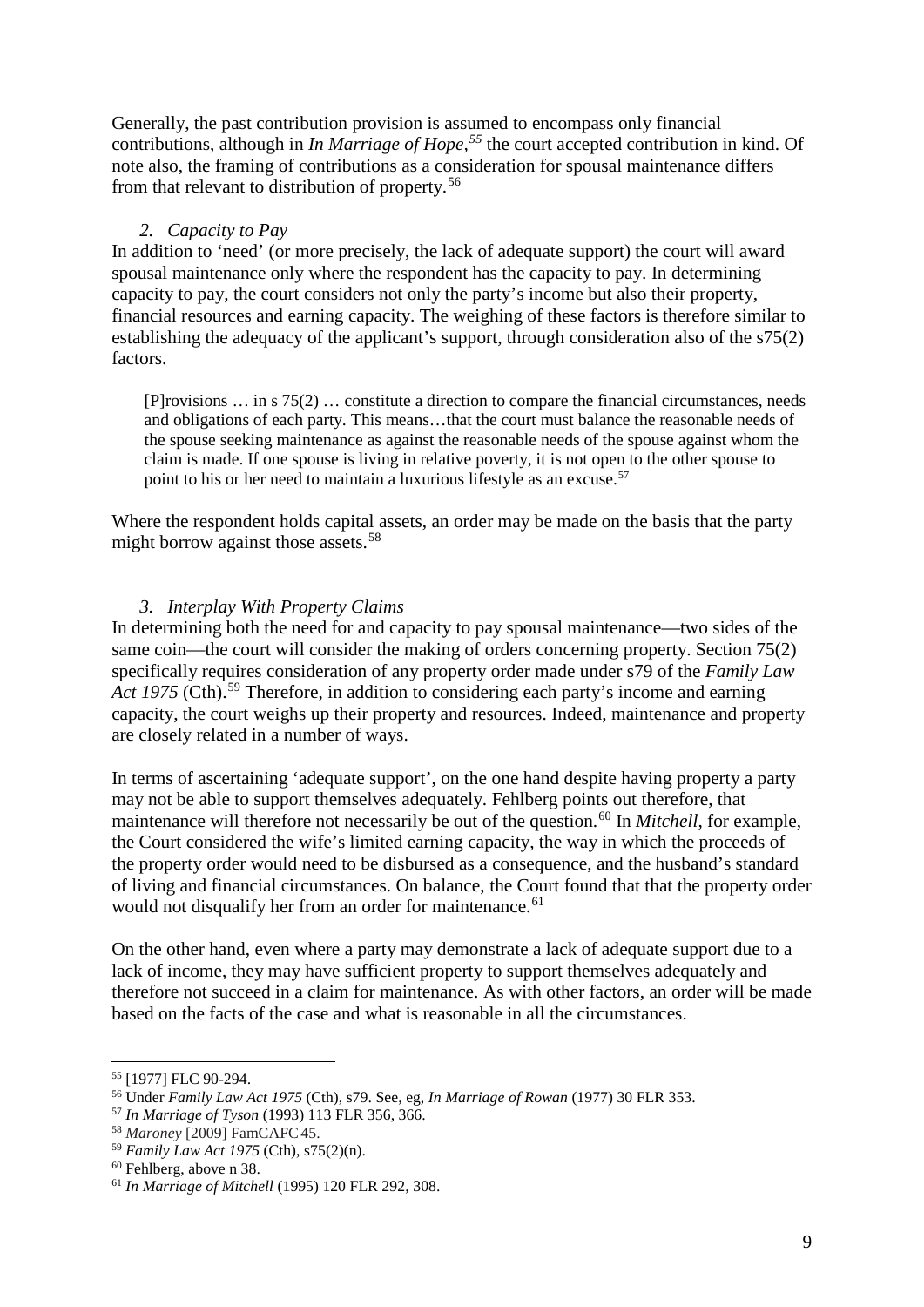In making a determination as to property, the court will consider the parties' relative contributions in addition to s75(2) factors. Ultimately, however, a property award is determined according to what is 'just and equitable'.<sup>[62](#page-10-0)</sup> Spousal maintenance on the other hand, is determined according to need and capacity. Illustrating how closely maintenance and property can work together, Campbell points out that 'demonstration of one party's unmet needs that cannot be answered by a maintenance order may well warrant the conclusion that it is just and equitable to make a property settlement order.'<sup>[63](#page-10-1)</sup>

Further complicating the differentiation between the two, there is a variety of different forms for each order including lump sum, periodic payments, and property transfer, sometimes making it difficult to differentiate between property and maintenance components. This will become relevant in the context of claims for social security.<sup>[64](#page-10-2)</sup>

Because property is a relevant consideration in determining spousal maintenance, property is addressed first and only then will maintenance be addressed: $65$  'The reason why [the s74 discretion] must be exercised after the s79 exercise is because [s79] establishes the background against which s74 must operate, that is, the financial circumstances of the parties.'[66](#page-10-4)

Further muddying the waters is the possibility of a maintenance component of a property settlement. There is a 'needs-based' component to property under s79 that may arise where a party is likely to have prospective financial needs but where they otherwise may not qualify for spousal maintenance. Thus '[a] party may be in a position to make reasonable provision for his or her own maintenance and yet remain at an overall disadvantage when the financial resources of the parties are compared.'[67](#page-10-5) Strictly speaking however, this is not spousal maintenance but falls within property. It does, however, indicate the close relationship between these two mechanisms of resource allocation.

# *B. Principles of Spousal Maintenance: England*

Spousal maintenance is used by the English courts to adjust the financial resources of the parties on divorce (or nullity or judicial separation), usually in conjunction with other orders, pursuant to the *Matrimonial Causes Act 1973* ('MCA 1973').

The court only has power to order maintenance on a decree of divorce, nullity or judicial separation; $68$  no maintenance is available to a cohabitee in their own right, regardless of the length of the cohabitation. Cohabitees can only make claims on behalf of any children.

Orders can be made on a joint lives basis (so that payments end only on death, remarriage or further order) or they can be for a fixed term (but not beyond death or remarriage). Where making an order for a fixed period of time (a 'term order'), the recipient may apply to court to extend the term unless the court has made an order to the contrary.

<span id="page-10-0"></span> <sup>62</sup> *Stanford v Stanford* (2012) FLC 93-495.

<span id="page-10-1"></span><sup>63</sup> Jacky Campbell, '*Stanford*: Whatever Happened to the Four Steps?' (November 2013) <https://fortefamilylawyers.com.au/wp-content/uploads/2013/11/FFL\_485582\_Stanford%E2%80%94whatever-<br>happened-to-the-four-steps.pdf>.

<span id="page-10-2"></span> $\frac{64 \text{ Fehlberg, above n 38, 22.}}{64 \text{ Fehlberg, above n 38, 22.}}$  $\frac{64 \text{ Fehlberg, above n 38, 22.}}{64 \text{ Fehlberg, above n 38, 22.}}$  $\frac{64 \text{ Fehlberg, above n 38, 22.}}{64 \text{ Fehlberg, above n 38, 22.}}$ 

<span id="page-10-3"></span><sup>65</sup> *In Marriage of Anast and Anastopoulos* (1981) 7 Fam LR 728.

<span id="page-10-4"></span><sup>66</sup> *In Marriage of Clauson* (1995) 18 Fam LR 693, 705.

<span id="page-10-5"></span><sup>67</sup> *In the Marriage of Dench* (1978) 33 FLR 156*, 164.*

<span id="page-10-6"></span> $68$  Section 23(1)(a) and (b), MCA 1973.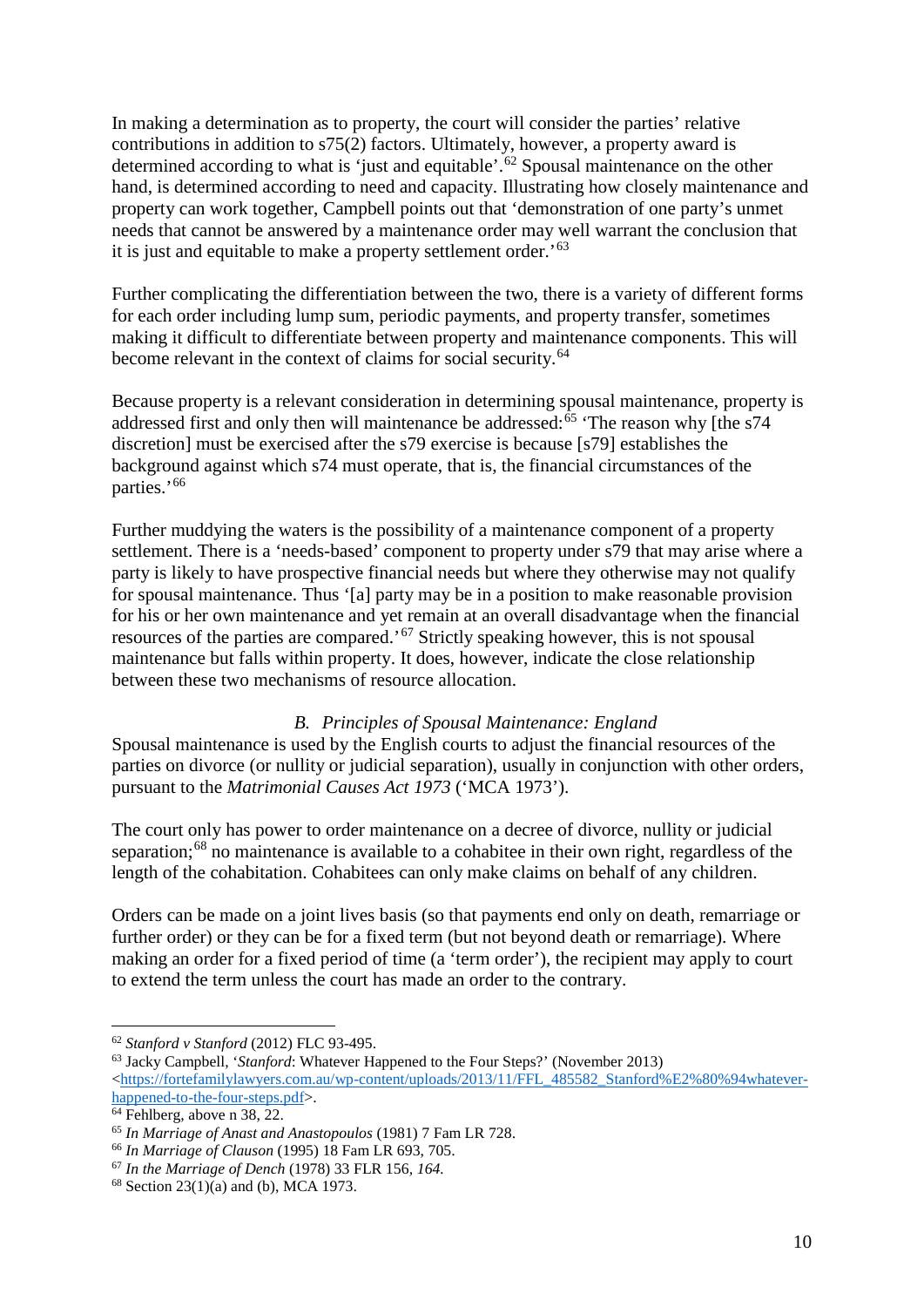Maintenance is always variable.<sup>[69](#page-11-0)</sup> Either party can apply to the court for a variation or termination, and the court will consider all of the circumstances before making an order. Interim orders can also be made.

The English court's approach to maintenance is considered to be one of the most generous jurisdictions to wives in the world.

In deciding how to resolve an applicant's financial claims on divorce, the court must consider 'all of the circumstances of the case', where the first consideration is to the welfare of any children[70](#page-11-1) and otherwise includes:

- a. the income, earning capacity, property and other financial resources which each of the parties to the marriage has or is likely to have in the foreseeable future, including in the case of earning capacity any increase in that capacity which it would in the opinion of the court be reasonable to expect a party to the marriage to take steps to acquire;
- b. the financial needs, obligations and responsibilities which each of the parties to the marriage has or is likely to have in the foreseeable future;
- c. the standard of living enjoyed by the family before the breakdown of the marriage;
- d. the age of each party to the marriage and the duration of the marriage;
- e. any physical or mental disability of either of the parties to the marriage;
- f. the contributions which each of the parties has made or is likely in the foreseeable future to make to the welfare of the family, including any contribution by looking after the home or caring for the family;
- g. the conduct of each of the parties, if that conduct is such that it would in the opinion of the court be inequitable to disregard it;
- h. in the case of proceedings for divorce or nullity of marriage, the value to each of the parties to the marriage of any benefit which, by reason of the dissolution or annulment of the marriage, that party will lose the chance of acquiring.

When making spousal periodical payments orders, the court is under an obligation to consider (a) whether a 'clean break' is possible,  $71$  and (b) whether the periodical payments should be made only while the payee adjusts, without undue hardship, to the termination of their financial dependence on the payer.<sup>[72](#page-11-3)</sup> However, that is as much guidance as the statute provides.

Fortunately, the courts have provided further guidance. Ultimately, the court seeks to achieve a fair outcome. In doing so, it considers three principles: needs, compensation, and sharing. These three principles were explained by the Supreme Court in *Miller v Miller; McFarlan v McFarlane.[73](#page-11-4)*

## *1. Needs*

Needs is one of the crucial section 25 factors. In 2014, the Law Commission highlighted concerns about inconsistencies and regional disparities, and the lack of statutory definition of

<span id="page-11-0"></span> <sup>69</sup> section 31, MCA 1973.

<span id="page-11-1"></span><sup>70</sup> section 25, MCA 1973.

<span id="page-11-2"></span><sup>71</sup> section 25A(1), MCA 1973.

<span id="page-11-3"></span><sup>72</sup> section 25A(2), MCA 1973.

<span id="page-11-4"></span><sup>73</sup> [2006] UKHL 24.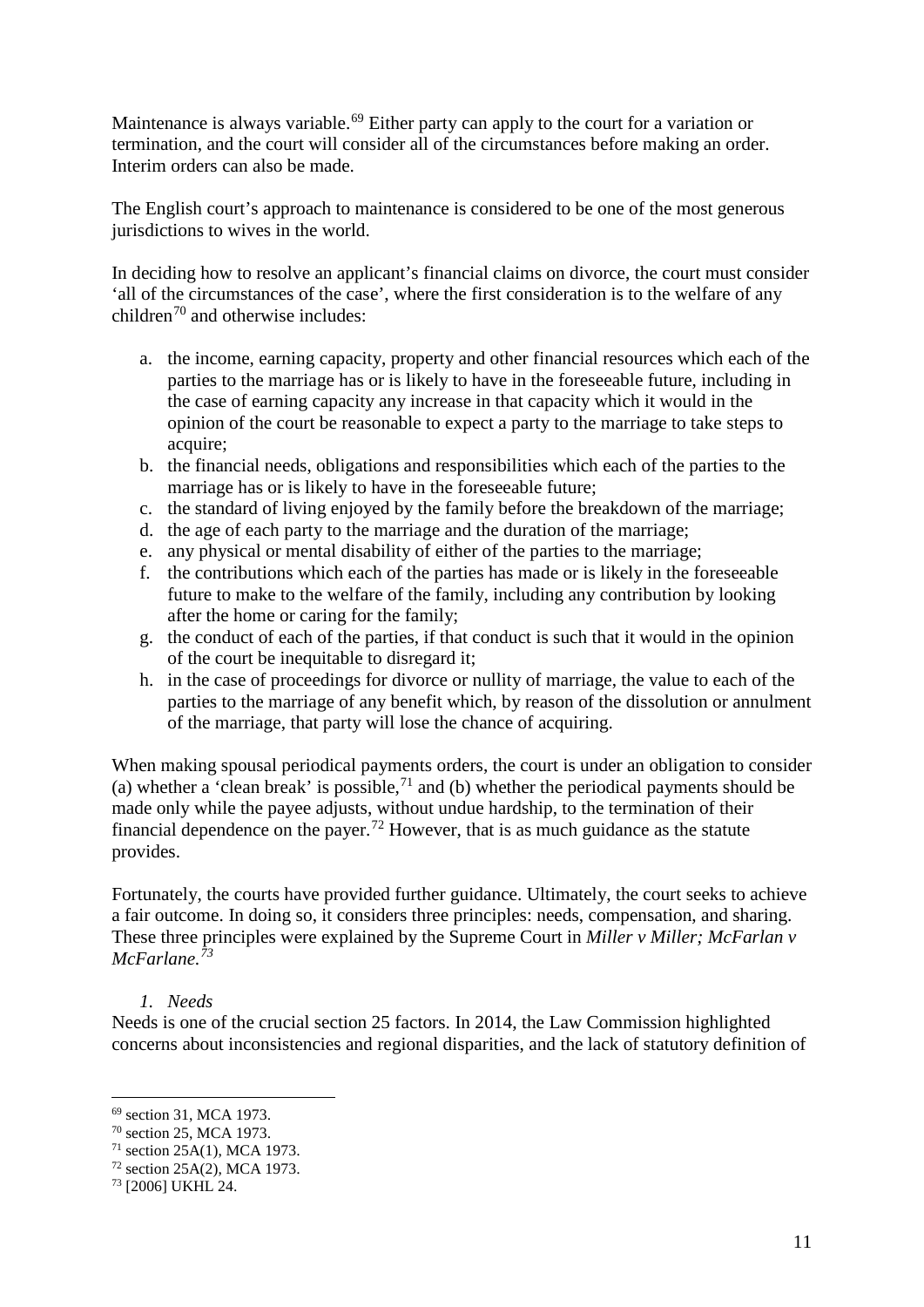'needs', which was making things more difficult for litigants in person in particular.<sup>[74](#page-12-0)</sup> Consequently, the Family Justice Council published a guide for orders concerning 'needs'.<sup>[75](#page-12-1)</sup> It emphasizes that:

- the objective should be to enable a transition to independence, to the extent that that is possible in light of:
	- o the choices made within the marriage,
	- o the length of the marriage,
	- o the marital standard of living,
	- o the parties' expectation of a home and
	- o the continued shared responsibilities (importantly, child care).
- It is generally right and fair that relationship generated needs should be met by the other party if resources permit. It is possible for long-term dependence to be created by decisions for one party to discharge family obligations at the expense of the development of their employment potential.
- The main needs in most cases are for housing and income, but the two are linked and must be considered in the round. It is for the court to determine the level and duration of the need, and whether the need can be best met by capital or income provision.
- Need is measured by assessing the available resources, and the standard of living during the marriage (the longer the marriage, the more important this factor will be). A party may be expected to suffer some reduction in standard of living having regard to the overall objective of a transition to independence.

In *G v G*, the Court interpreted the Guide to mean that a fair result will 'not met by an approach that seeks to achieve a dependence for life (or until re-marriage) for the payee spouse to fund a lifestyle equivalent to that enjoyed during the marriage'. Instead, 'the aim is independence and self-sufficiency based on all the financial resources that are available to the parties'. [76](#page-12-2)

In determining 'lifestyle' as 'needs', there are further considerations. Although the marriage does not form the basis for sharing future resources, the lifestyle enjoyed during the marriage is relevant—setting the benchmark for assessing the parties' independent lifestyles. Further, the length of the marriage establishes the period for which the relevant lifestyle should be enjoyed. So, for short marriages, the award provides a transition to a lower long-term standard of living—or at least one that is not contributed to by the other spouse.<sup>[77](#page-12-3)</sup>

How the parties have conducted their marriage is similarly relevant, notably with respect to the birth and care of children. Where childcare has interfered with a party's capacity for selfsufficiency then the court will compensate that including through continuing dependence. Such continuing contribution will account for the recipient's day-to-day care of children. In other words, the parties' choice about care of children is relevant both to day to day care and to the funding of independent households.[78](#page-12-4)

<span id="page-12-0"></span> <sup>74</sup> Law Commission, Matrimonial Property, Needs and Agreements: https://www.lawcom.gov.uk/project/matrimonial-property-needs-and-agreements/

<span id="page-12-1"></span><sup>&</sup>lt;sup>75</sup> Guidance to Financial Needs on Divorce <https://www.judiciary.uk/publications/guidance-on-financialneeds-on-divorce-edition-2-april-2018/ >.

<span id="page-12-2"></span><sup>76</sup> *G v G* [2012] EWHC 167, [136].

<span id="page-12-3"></span> $77$  Ibid.

<span id="page-12-4"></span><sup>78</sup> Ibid.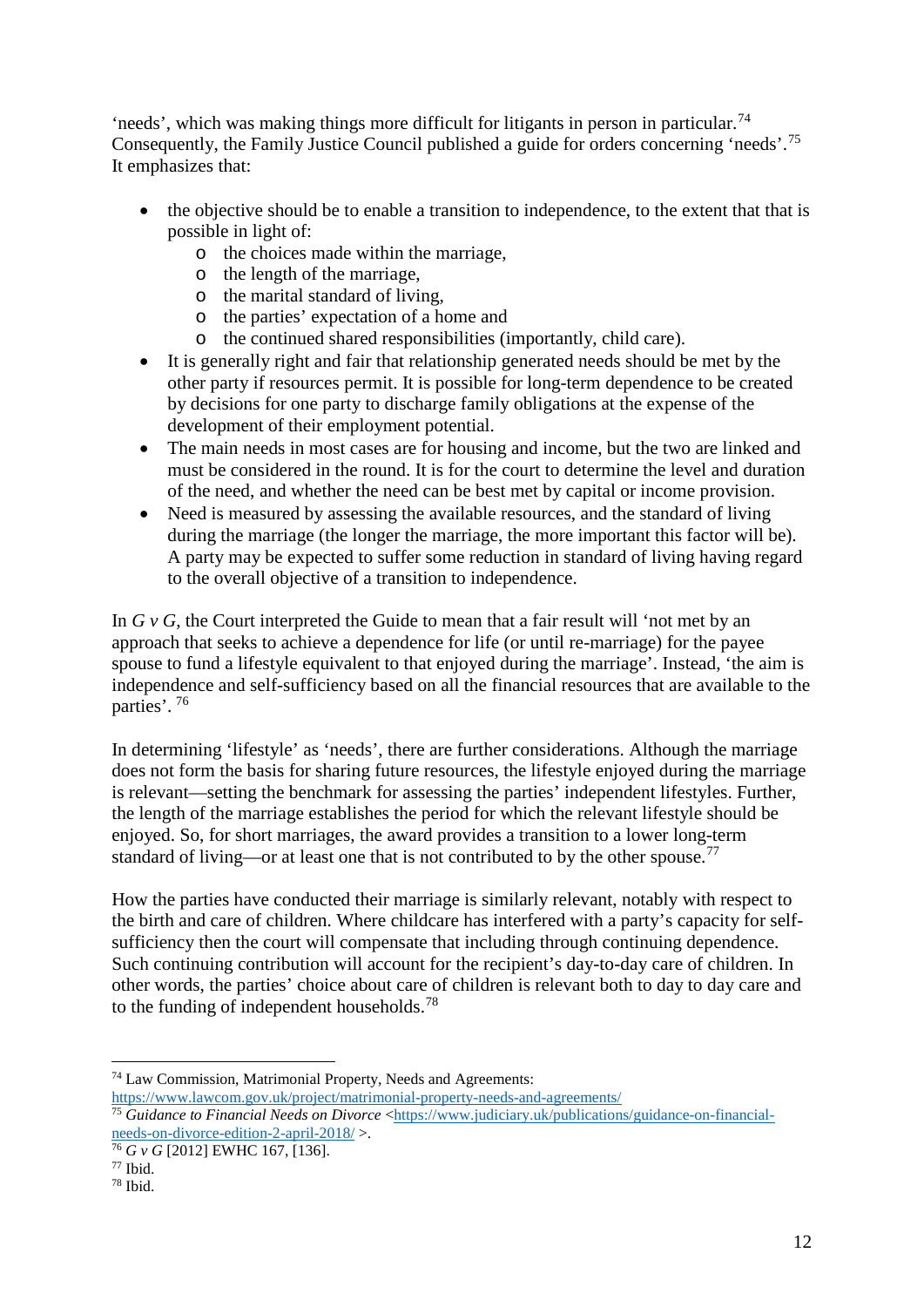As to the duration of a maintenance order, the court must consider whether to make a joint lives order, or a term order. In doing so, the court must consider:

- The statutory steer towards the termination of obligations at the earliest point which is just and reasonable, but the termination should only occur if the payee can adjust to it without undue hardship.
- Termination should not be justified by reference to an evidential foundation, not crystal ball gazing or pious exhortation.
- There is a distinction between "hardship" and "undue hardship" the recipient may be expected to suffer a degree of hardship.
- It is open to the court to impose steps down in the amount to be paid to anticipate future changes in circumstances.

In considering whether to make a joint lives or term order (extendable or not extendable) the FJC recommend that the court take into account not only the age and health and mobility of the parties, but various considerations relating to work and earning capacity, and the care of children and dependents. Thus, the parties' qualifications and work experience, the length of time since last employment and the availability of retraining are all relevant. Coupled with caring responsibilities, it is the net financial gain for the recipient party and the paying party's ability to pay that are relevant in determining maintenance.

## *2. Compensation*

Maintenance orders not only deal with need, but also have a compensation aspect. The Court summed this up in *Miller v Miller; McFarlane v McFarlane*: [79](#page-13-0)

[Compensation] is aimed at redressing any significant prospective economic disparity between the parties arising from the way they conducted their marriage. For instance, the parties may have arranged their affairs in a way which has greatly advantaged the husband in terms of his earning capacity but left the wife severely handicapped so far as her own earning capacity is concerned. Then the wife suffers a double loss: a diminution in her earning capacity and the loss of a share in her husband's enhanced income. This is often the case. Although less marked than in the past, women may still suffer a disproportionate financial loss on the breakdown of a marriage because of their traditional role as home-maker and child-carer.

However, it is a concept that the lower courts have struggled with. In *SA v PA*, [80](#page-13-1) for example, Mostyn J rejected the arguments accepted in the Supreme Court in *Miller; McFarlane*, and referred to the principle of compensation as 'extremely problematic and challenging both conceptually and legally'.<sup>[81](#page-13-2)</sup> According to Mostyn J, 'it will only be in a very rare and exceptional case where the principle will be capable of being successfully invoked'. The court must be able to say 'with almost near-certainty, that the claimant gave up a very high earning career [over a long period] which had it not been foregone would have led to earnings at least equivalent to that presently enjoyed by the respondent.<sup>[82](#page-13-3)</sup> If compensation is awarded, it was to be reflected in periodical payments rather than a 'premium or additional element on top of the needs-based award.'[83](#page-13-4)

<span id="page-13-0"></span> <sup>79</sup> [2006] UKHL 24.

<span id="page-13-1"></span><sup>80 [2014]</sup> EWHC 392.

<span id="page-13-2"></span><sup>81</sup> Ibid [24].

<span id="page-13-3"></span><sup>82</sup> Ibid [36].

<span id="page-13-4"></span> $83$  Ibid.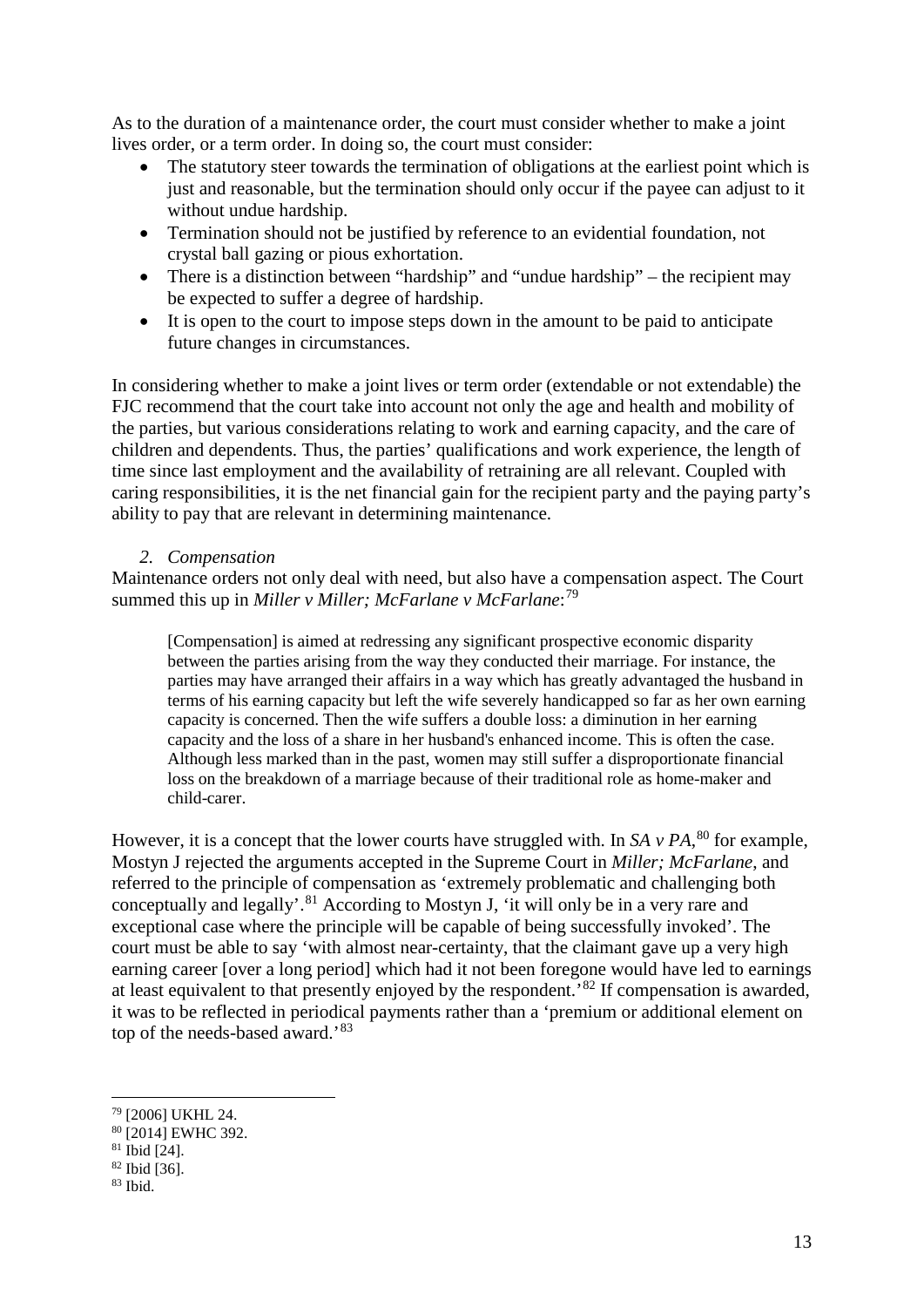Of note, the case law post-December 2014 offers little guidance or insight into the continued value placed on the compensation principle by the judiciary.

## *3. Sharing Earning Capacity*

There is no principle that post separation income should be shared. In the more recent case of *Waggott v Waggott* the Court of Appeal stated that '[a]ny extension of the sharing principle to post-separation earnings would fundamentally undermine the court's ability to effect a clean break.'[84](#page-14-0) More broadly, there would be a number of factors inhibiting the court's capacity to include future income in its determination.

First, it would 'apply to every case in which one party had earnings which were greater than the other's, regardless of need'— $85$  a significant number of casts. As Lady Hale had pointed out in Miller, 'the marital partnership does not stay alive for the purpose of sharing future resources unless this is justified by need or compensation.'[86](#page-14-2)

Secondly, the court would need to 'assess the extent to which the earning capacity had accrued during the marriage'[87—](#page-14-3)a necessarily difficult, if not impossible, task. Even if the court could determine a point of reference to determine the accrual of an earning capacity, it would need then to determine its duration, whether employment changes were reasonable, whether to invoke notions of fairness or rely solely on facts, and so on. Ultimately, therefore, 'this branch of the road to achieving a clean break would be devoid of clear signposts.'[88](#page-14-4)

Finally, it is the foundation of the sharing principle that it applies to marital assets, namely 'the property of the parties generated during the marriage otherwise than by external donation'.[89](#page-14-5) Earning capacity is not property and is therefore not caught by the principle of sharing.

Although not applying to future earnings (or earning capacity), the sharing principle does apply to bonuses, as illustrated in  $H v W$ . <sup>[90](#page-14-6)</sup> The parties had been in a relationship for 19 years with one adult child. W was 43 and H was 55. H worked in a bank, earning £250,000 with a bonus of £225,000. H gave gloomy predictions for his future bonus but had received £200,000 (between judgment and appeal).

At first instance DJ White awarded W 25 per cent of H's bonus going forward. On appeal, King LJ concluded that that the District Judge had not been wrong to use a percentage to divide H's bonus in circumstances where 'the family income is routinely made up of salary and bonus and the bonus represents ... a significant proportion of the total...'<sup>[91](#page-14-7)</sup> King LJ described the relevant process as first identifying 'a figure which would represent the W's maximum reasonable maintenance entitlement taking into account all the circumstances of the case'.<sup>[92](#page-14-8)</sup> As bonuses are uncertain, it is logical to express such an amount in percentage terms, with reference to the historical occurrence of bonuses and the likely future success of the firm.

<span id="page-14-0"></span> <sup>84</sup> [2018] EWCA Civ 727, [123].

<span id="page-14-1"></span><sup>&</sup>lt;sup>85</sup> Ibid [124].

<span id="page-14-2"></span><sup>86</sup> Ibid citing *Miller v Miller; McFarlan v McFarlane* [2006] UKHL 24, [144].

<span id="page-14-3"></span><sup>87</sup> Ibid [125].

<span id="page-14-4"></span><sup>88</sup> Ibid [126].

<span id="page-14-5"></span><sup>89</sup> *Charman v Charman (No 4)*, [66].

<span id="page-14-6"></span><sup>&</sup>lt;sup>90</sup> [2013] EWHC 4105.

<span id="page-14-7"></span><sup>91</sup> Ibid [38].

<span id="page-14-8"></span><sup>92</sup> Ibid [38].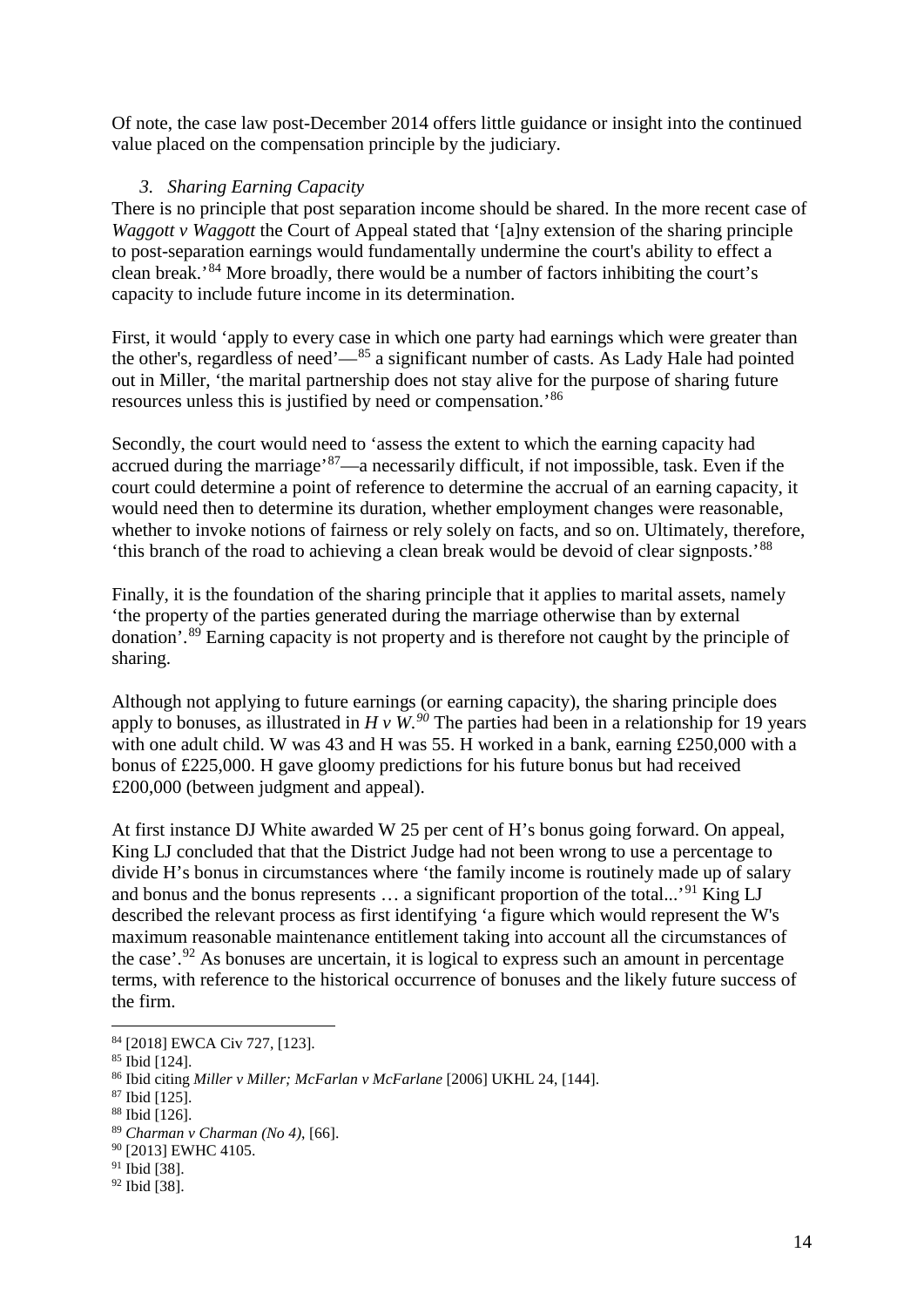The approach then is to

calculate a total figure for maintenance which covers what [the judge] finds to be her ordinary expenditure together with such sum as would provide for … additional, discretionary, items which will vary from year to year and which are not reflected in her annual budget. ... [T]he court will then make a monthly order to be paid for from salary at whatever rate the District Judge feels to be fair, and the balance to be expressed as a percentage, of the net bonus up to a stated maximum each year.<sup>[93](#page-15-0)</sup>

While this approach has been endorsed,  $94$  Roberts J has pointed out that 'there is no absolute requirement for adopting this solution in every case which involves receipt by the payer of a discretionary element to his or her income award. It is a matter of balance and degree.<sup>'[95](#page-15-2)</sup>

*4. Interplay With Property Redistribution and the Capitalisation of Income Claims* As explained above, the court will adjust the financial resources of the parties on divorce (or nullity or judicial separation), in order to achieve a fair outcome, on the basis of the statutory guidance and the principles established by case law.

One of the most important considerations will be the needs of the parties. The parties have a need for capital (largely housing) and income. As explained above, maintenance can be ordered to meet an income need. Other orders can be made to meet capital needs such as transferring property, or making a lump sum order.

Whereas (as explained above) sharing is not a consideration when the court is looking at maintenance, it is a major consideration when looking at capital claims. The parties' respective contributions during the marriage are regarded as equal, and therefore it is logical that the combined fruits of those contributions could be equally shared at the end of the marriage.

As explained above, when making spousal periodical payments orders, the court is under an obligation to consider (a) whether a 'clean break' is possible (section 25A(1), MCA 1973). One way in which this can be achieved is by capitalising an applicant's income claims. In seeking to achieve a fair result, the court can order the payment of a lump sum in lieu of ongoing maintenance, in addition to the capital awarded to meet their capital needs.

How this is done can vary considerably. One method is the Duxbury model. Duxbury calculations produce a lump sum which if invested to achieve capital growth and income yield (both at assumed rates and after income tax on the yield and capital gains tax on the realised gains), could theoretically be drawn down in equal inflation-proofed instalments over a period (usually, the estimated actuarial life expectancy of the recipient), but would be completely exhausted at the end of that period.

The Duxbury tables allow the capitalised lump sum to be calculated by reference to:

Sex.

<span id="page-15-0"></span> <sup>93</sup> Ibid [39].

<span id="page-15-1"></span><sup>94</sup> See, eg, *SS v NS (Spousal Maintenance)* [2014] EWHC 4183 per Mostyn J; and *B v B* [2014] EWHC 4545 per Roberts J.

<span id="page-15-2"></span><sup>95</sup> *B v B* [2014] EWHC 4545.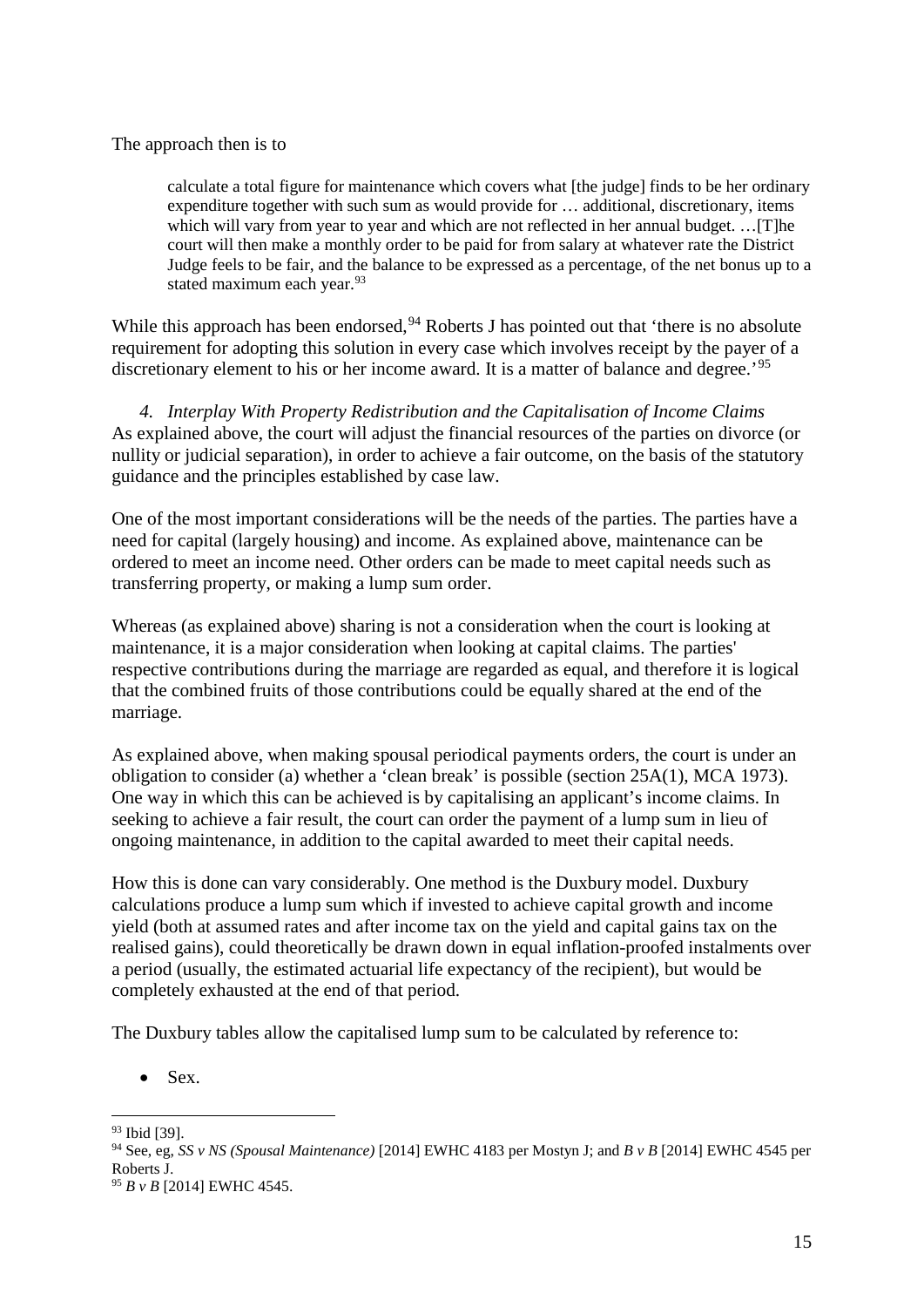- Age.
- The level of annual income needed.

The Duxbury assumptions contemplate a medium risk investment strategy and include a gross rate of return of 3.75 per cent, based on predictions and approximations of income yield (3 per cent), capital growth (3.75 per cent), a deduction for inflation (3 per cent) and life expectancy. The use of these assumptions continues to receive judicial support, despite an era of low interest rates.

A Duxbury fund is likely to form part of the award to a financially dependent party in cases where a clean break can be achieved. A Duxbury fund may also provide a useful cross-check as to whether an equal division of the capital assets would meet the financially dependent party's needs.

The courts have emphasised that their objective is fairness and the limitations of a Duxbury calculation mean it has been described as 'a tool not a rule'. In some cases it will be appropriate for the capital sum to be amortised, so that the capital itself is preserved.

There are a number of issues with the current system in England and Wales, most notably flexibility versus certainty; and variation.

Firstly, Judges in England and Wales enjoy a wide scope of judicial discretion in relation to the size and duration of maintenance payments. Many jurisdictions apply a range of considerations to give judges scope and independence in their decision-making, but England and Wales stands out for the broad judicial discretion it applies in considering all aspects of each and every case.

As recognised by the Law Commission in 2014, this has led to a lack of consistency across the country. The FJC Guidance has tried to address this, but the reality is that where you have a system with such a wide discretion there are always going to be differences.

Secondly, maintenance is always variable. If there is a fall in the payer's income, he or she can apply to vary it downwards. If there is an increase, the recipient can apply to increase it. The court is not constrained by the standard of living enjoyed by the family before the breakdown of the marriage. The court can also capitalise maintenance on a variation application.

IV. SPOUSAL MAINTENANCE: POSSIBILITIES FOR PROGRESS

Of note,

[w]hile spousal support is available under the terms of the legislation to both men and women (in contrast to the position under earlier law), all the evidence suggests that men are the vast majority of payers and women the vast majority of payees.<sup>[96](#page-16-0)</sup>

Anecdotally, family law practitioners might report that no party is satisfied with the court's orders as to property and maintenance. By definition though, cases that end up in the courts are both likely to involve a relatively significant resources pool, and for whatever reason, an

<span id="page-16-0"></span> <sup>96</sup> Juliet Behrens and Bruce Smyth, 'Spousal Support in Australia: A Study of Incidence and Attitudes' (Working Paper No 16, Australian Institute of Family Studies, February 1999).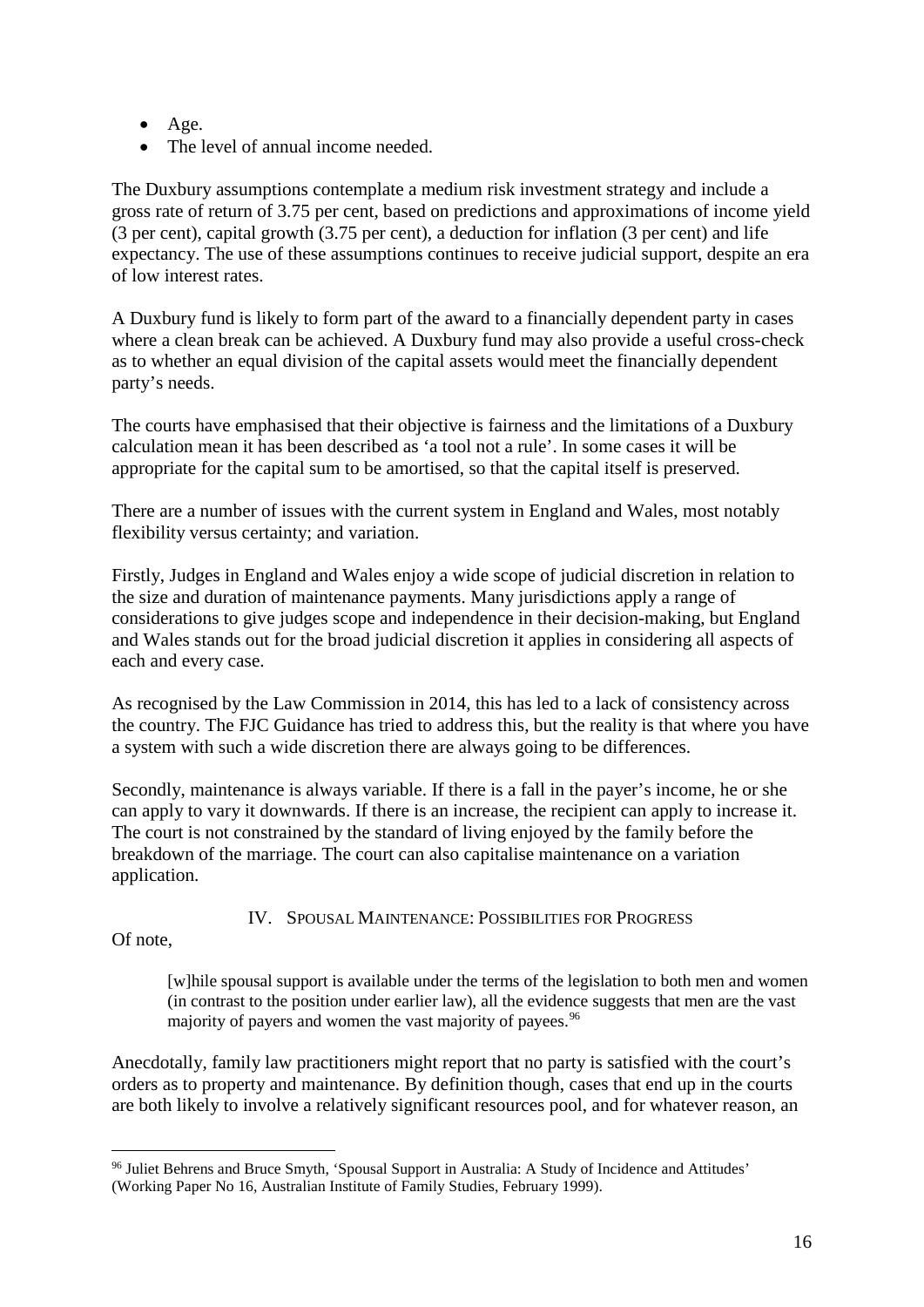intractable dispute. The data however, continues to show women's economic inequality as a feature of society broadly and post-separation life in particular.

This raises the question of whether our clients are somehow missing out in family law determinations generally, and spousal maintenance in particular. We ponder then, on possible solutions.

## *A. Other Jurisdictions*

In the first place, both Australia and the UK might look to other jurisdictions to explore alternative means of providing spousal maintenance. In contrast to the court's flexible approach in England and Wales on issues of maintenance for example, some countries favour a more formulaic (and certain) approach.

In Germany, for example, the court often uses official guidelines, notably the Dusseldorf table, which provides certainty in maintenance calculations, including child and spousal payments.

In other countries, notably Scotland, Cyprus, Germany and Switzerland, the term for maintenance can be strictly limited. The private members bill recently tabled in the British Parliament<sup>[97](#page-17-0)</sup> seeks to reflect the position already seen in Scotland, amongst other countries, where the courts take a very restrictive approach to the award of spousal maintenance, and legislation provides that financial provision should be made for a period of not more than three years from the date of divorce. To the extent that this privileges self-sufficiency, its effect is not dissimilar from the Australian approach.

Joint lives maintenance is almost non-existent in France, unless one partner is of pensionable age or incapacitated. The situation is even more stark in Estonia where maintenance is paid in only two circumstances: if the receiving spouse is disabled or of pensionable age and therefore unable to work; or where there are children under three.

Globally, it seems, that spousal maintenance is a less favorable mode of providing financial security post-separation or divorce.

## *B. Blue-Sky Thinking*

So long as spousal maintenance remains in the background, as it is in Australia, it will be underutilized as an economic lever for separating spouses, and for women in particular. Yet the criticisms leveled at the English approach need to be considered also.

There are a number of possible pathways to reform, including some that are already on the table in the UK.

## *1. Restrictive Quantum and Term*

Following in the footsteps of *SS v NS*, the more restrictive approach to calculating the quantum and term of payments of spousal maintenance appears to be gaining ground in England. As a result, orders for spousal maintenance on the basis of joint lives may be expected to become less common. This direction of travel is taken to an extreme in Baroness Deech's latest Private Members Bill — the Divorce (Financial Provision) Bill 2017-29, where she seeks to create a strong presumption of a five-year fixed term.

<span id="page-17-0"></span><sup>&</sup>lt;sup>97</sup> The Divorce (Financial Provision) Bill.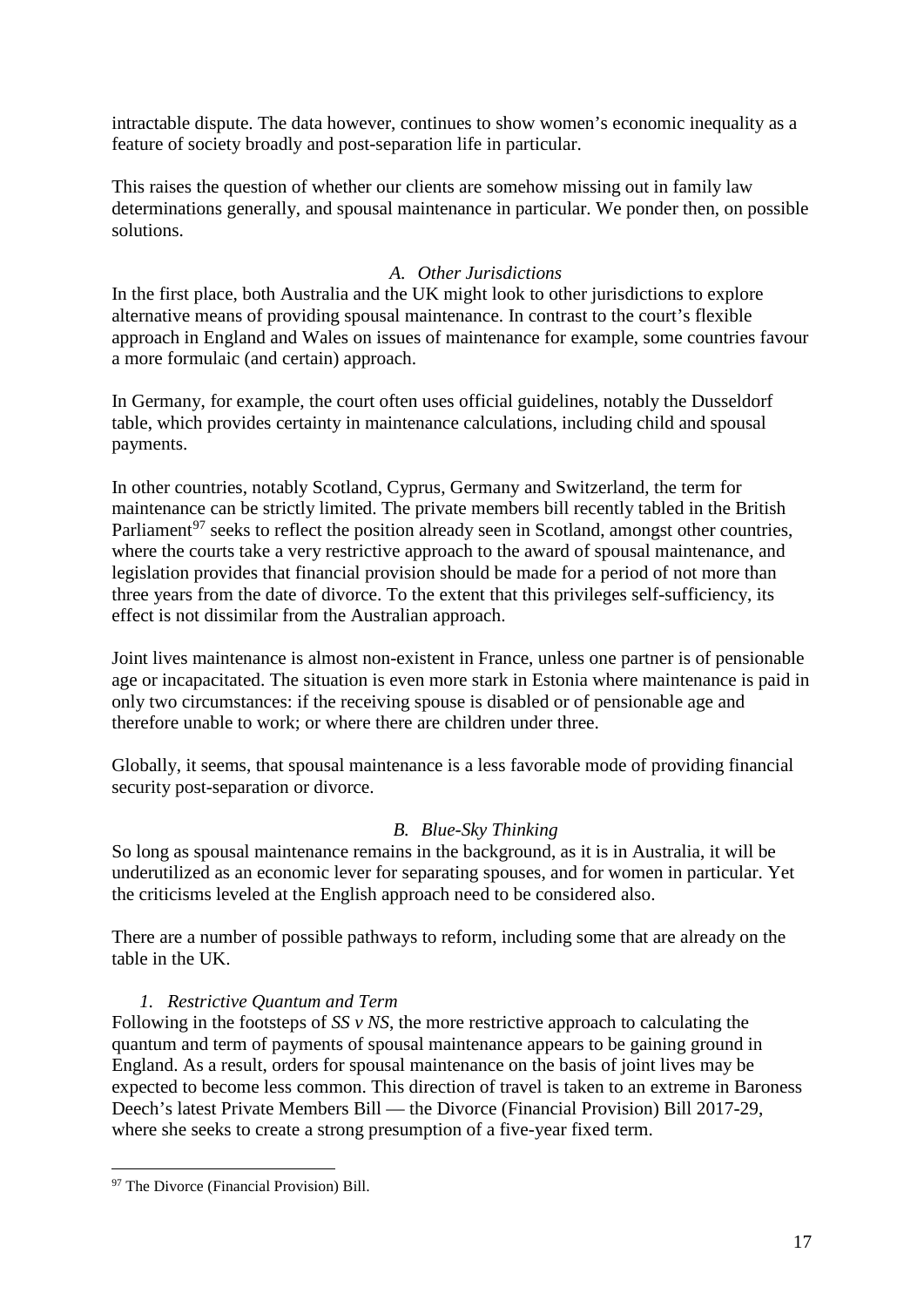#### Section 5 reads:

- 1) In deciding whether and in what terms to exercise its powers to make a periodical payments order in favour of one of the parties to the marriage, the court must take into account —
	- (a) any economic advantage derived by either party from contributions by the other, and any economic disadvantage suffered by either party in the interests of the other party or of their family;
	- (b) the fair sharing between the parties of any economic burden of caring after divorce for a child of the family under the age of 16 years; and
	- (c) that a party who has been dependent to a substantial degree on the financial support of the other party should be awarded such periodical payments as is reasonable to enable that party to adjust to the loss of that support in divorce over a period of not more than **five years** from the date of the decree of divorce, such period not to be exceed unless the court is satisfied that there is no other means of making provision for a party to the marriage and that that party would otherwise be likely to suffer serious financial hardship as a result.

It is extremely unlikely that Baroness Deech's Bill will receive Royal Assent. It remains in its early legislative stages, and those private members bills to progress significantly are few and far between.

However, the Divorce (Financial Provision) Bill has engendered a great deal of debate amongst lawyers and non-lawyers alike. Is the concept of spousal maintenance inimical to the idea that a married couple are equal? Would tight restrictions on spousal maintenance encourage parents back to the work place? Is the idea that marriage is life-long sufficient to justify relieving people from decisions made about working when the marriage comes to an end? Baroness Deech has been critical of the current law, claiming that lifelong support is unjustified and 'undignified' for recipients, and reflects a 'victim mentality'. This criticism has been recognized in other quarters also.<sup>[98](#page-18-0)</sup>

Hitchings and Miles<sup>[99](#page-18-1)</sup> have recently responded to these criticisms, and highlighted:

- Many women still have less economic capacity than most men to deal alone with the economic shock of divorce, not least thanks to the distribution of childcare and labour market participation.
- Many women incur a considerable 'motherhood penalty' in reduced earning capacity and savings/pension accumulation – the impact of which will be felt following divorce.
- Their research showed that clean breaks are prevalent; spousal maintenance was awarded in just 16 per cent of cases.

They conclude:

Some might argue that the solution lies in increased female labour market participation and equal pay. Further work is undoubtedly needed to enable more equal sharing of paid and unpaid labour within marriage and other relationships. But it is not clear that couples can or should be required to arrange their lives that way. And it is certainly not clear that

<span id="page-18-0"></span> <sup>98</sup> See, eg, discussion in Fehlberg, above [n 38.](#page-6-7)

<span id="page-18-1"></span><sup>99</sup> 'Meal Tickets for Life? The Need for Evidence-based Evaluation of Financial Remedies Law' [2018] Fam Law 993.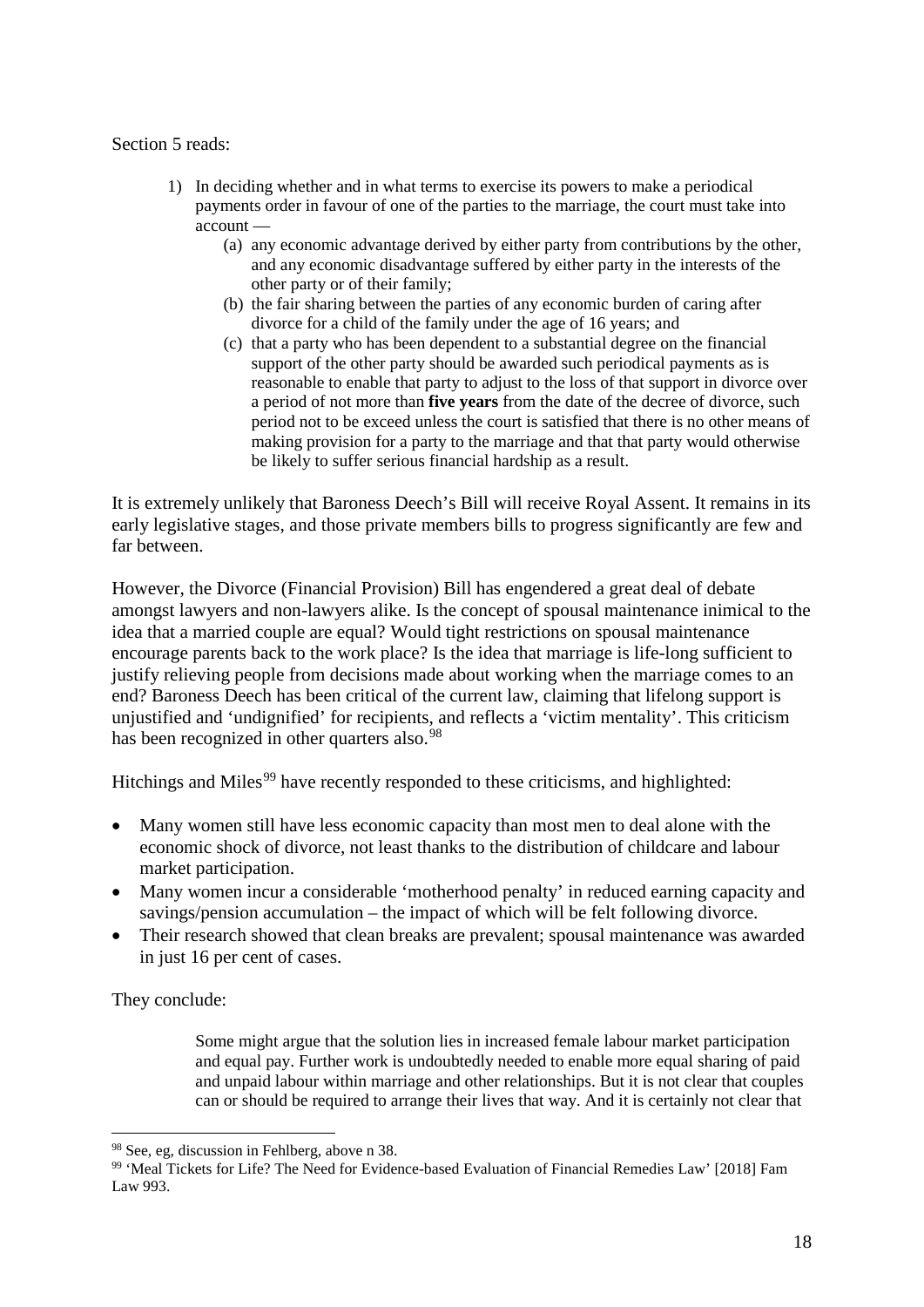the law of financial remedies should be reformed in order drastically to curtail the support it offers long before that more equal society has arrived.

Rather than being 'undignified', or reflective of or reinforcing a 'victim mentality', receiving the benefit of orders that acknowledge the economic impact of how a couple have chosen—or have been required by circumstance—to raise their children protects the dignity of the primary carer, more fairly distributing between the parties the full economic impacts, positive and negative, of their marital partnership.

However, in a recent letter to the editor of *Family Law*, <sup>[100](#page-19-0)</sup> Baroness Deech responded:

Now that 72% of women are at work outside the home, and returning to education in mid-life is easier than it used to be, it is hard to argue that time out from the job market for a limited period damages women's prospects for the rest of their lives. Yet many judges treat all exwives as dependents, whether they have had children or not. Indeed, the more self-sufficient an ex-wife is, the less she will receive by way of support, and she will even be advised to give up work when divorce is looming. The law is regressive: if the ex-husband has no resources, then the wives will get nothing, while the wives of richer husbands will never need to support themselves – and theirs are the cases that go to the Supreme Court, resulting in new precedents and making the news…

The default position of many judges and academics is that women should be regarded as exempt from the job market after marriage. We doubt whether the same view will be taken of the husbands who stay at home and take care of the children for a while. As a consequence, the unattractive logic of that position is that either the Government should give up calling for equal female representation in the professions and on company boards etc, or that divorce should be made more socially unacceptable because it results in permanent damage to women's standards of living…

Which comes first – equality at work, affordable childcare and flexible working patterns, or reformed spousal support? I agree with Eric Clive, who was responsible for the successful 1985 Scottish law on financial provision, that there is 'something fundamentally repulsive about the whole idea of dependent women'. And I think that it is only when a reformed financial provision and property law based on equality is promoted that women will push for, and achieve, better working conditions and more respect. This is what has come about in other jurisdictions with more equal law.

Certainly in the long term, it is hoped that labour market conditions and childcare will support women's full economic participation. In the meantime however, marriage and motherhood are a real threat to women's economic independence.<sup>[101](#page-19-1)</sup> So long as the state has jurisdiction over private intimate relations, it has a responsibility to reduce the impacts of structural inequality.

Further, the construct of self-sufficiency embedded in family law provisions is one of the atomistic individual, the liberal 'self' who is separated from all others. That is an unrealistic appraisal of human lives. During our lives we are variously dependent and interdependent.<sup>[102](#page-19-2)</sup> Rather than separated and independent actors – the model of autonomy implicit in 'self-

<span id="page-19-0"></span> <sup>100</sup> [2018] Fam Law 1251.

<span id="page-19-1"></span><sup>&</sup>lt;sup>101</sup> Bueskens, above n [17.](#page-3-0)

<span id="page-19-2"></span><sup>102</sup> Martha Albertson Fineman, *The Autonomy Myth: A Theory of Dependency* (The New Press, 2004); Jennifer Nedelsky, *Law's Relations: A Relational Theory of Self, Autonomy, and Law* (Oxford University Press, 2012).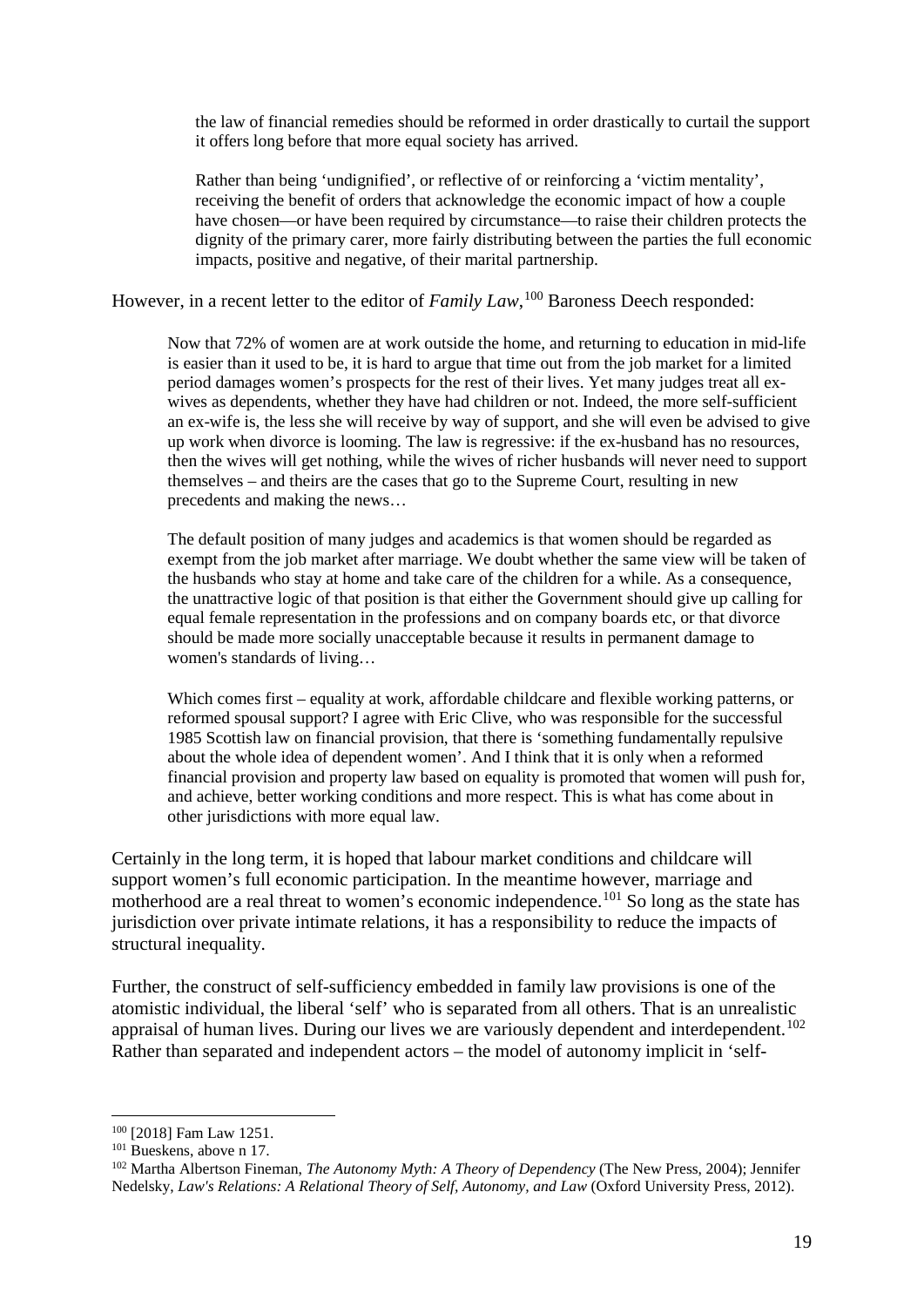sufficiency' – 'we are always dependent on others for the possibility of autonomy'.<sup>[103](#page-20-0)</sup> Family law implicitly, if not explicitly, recognises this and its redistributive tools—including spousal maintenance—reflect the waxing and waning of economic fortune within the family, including post-separation. Accepting interdependence allows a more complete comprehension of parties' economic standing including their capacity for 'adequate support'.

We suggest that there is somewhat of a dialectic involved in spousal maintenance. A spouse's status as individual is central to their claim upon the other for maintenance, for maintenance will afford the claimant the financial wherewithal to pursue their own interests independent of the other. At the same time, and reflected in the clean break principle, spousal maintenance represents a form of ongoing dependence on the other: a reminder of the parties' mutually intertwined finances and personal relations.

For this reason, 'independent' women and 'dependent' women are one and the same. Society has played its part in rendering women dependent on men but even outside institutional structures, our health, caring responsibilities, and fortunes necessarily place us in economic and personal relations with others. Baroness Deech's approach fails to recognise this.

# *2. Fix Your Own Oxygen Mask First*

An alternative approach, certainly in the Australian context, is to consider spousal maintenance first of all. If a spouse's capacity to adequately support themselves on a day-today basis is first attended to, then they can be considered not in a position of ongoing dependence on another but rather have the financial capacity to stand on their own two feet.

From this vantage point a financially self-sufficient ex-spouse is in a better position to consider the bigger picture of property. Through looking after an applicant's immediate and even medium-term financial needs—those of adequate support—the applicant becomes a self-determining party to any subsequent property redistribution.

Although primary consideration of spousal maintenance contradicts the courts' rationale for prioritizing the property settlement, it can instead be seen to support the 'clean break' principle. It does so through the potential of a longer-term and therefore more sustainable outcome for the applicant spouse.

# V. CONCLUSION

The longer-term outlook brings us back to the introduction of this paper. For it is generally women who claim spousal maintenance, and it is generally women who experience greater economic hardship relative to men. To the extent that spousal maintenance, together with property settlements, is an economic tool, it surely must be deployed in a way that enhances economic outcomes.

In the Australian context, we suggest therefore that a reappraisal of the sequence of determining property and spousal maintenance might achieve better long-term economic outcomes. In the more generous English context, contemporary debate represents, perhaps, a backlash. While there may be arguments in favour of promoting self-sufficiency to a greater extent, there is danger inherent in arguments that assume women's equality and therefore women's capacity for financial standing equal to that of men.

<span id="page-20-0"></span> <sup>103</sup> Jennifer Nedelsky, *Law's Relations: A Relational Theory of Self, Autonomy, and Law* (Oxford University Press, 2012)., 46.